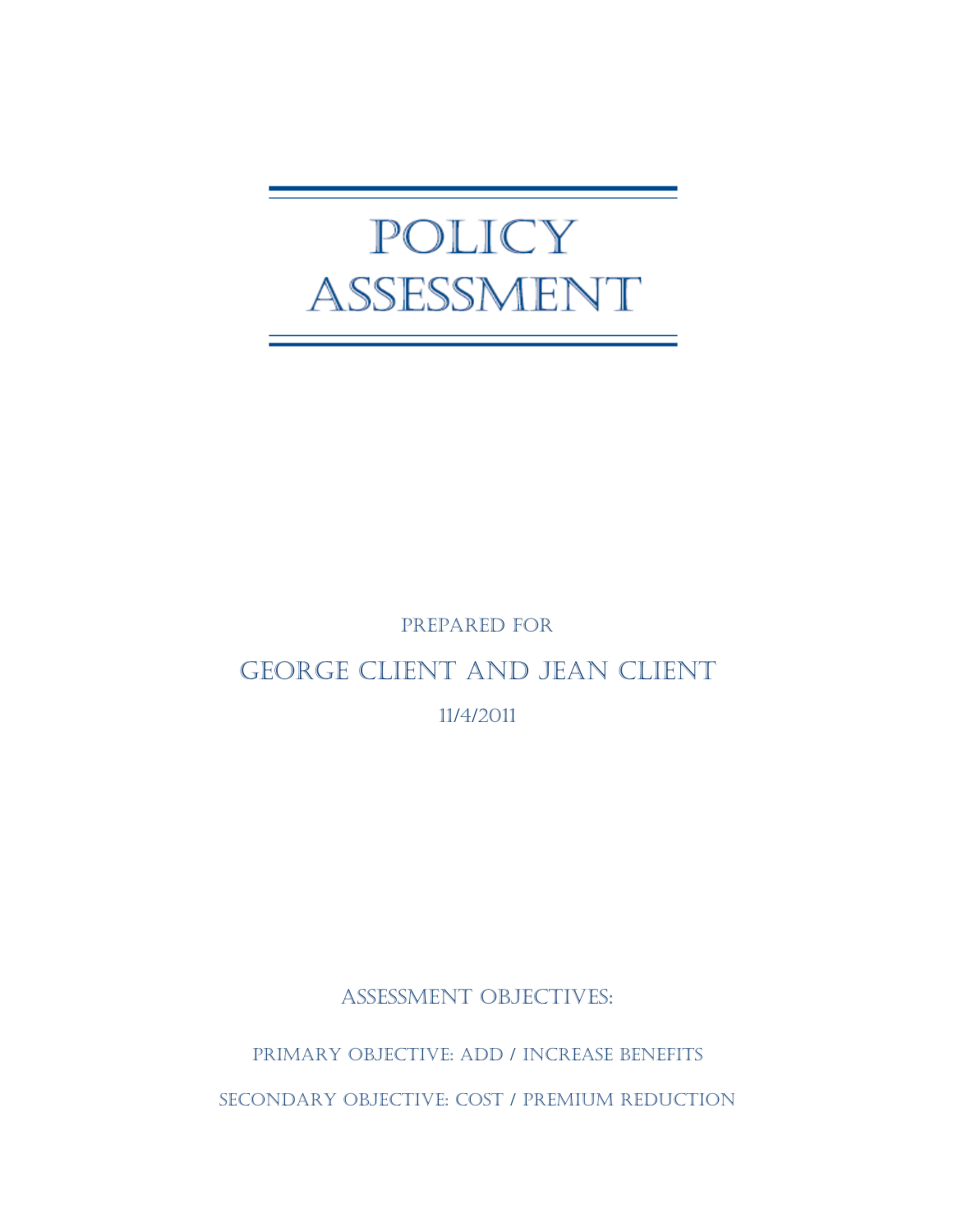### **1. Purpose of this Assessment**

Why Evaluate Life Insurance What Factors Have Changed Who Conducted the Assessment Legal Disclosure

### **2. The Policy Assessment**

Executive Summary

Policy Objectives

Recommendations

Current Policy and Alternatives Comparison

Health Class Comparison

Financial Ratings Comparison

- Premium Use Comparison
- Market Survey of Alternatives

Market Survey Primary Objectives

Market Survey Secondary Objectives

Financial Stability Review

Insurance Company Financial Ratings

VitalSigns Financial Reports

### **3. Current (In‐force) Policy Projections**

Company Provided In‐Force Ledgers

### **4. Primary Recommendation**

Illustration of Primary Policy Recommendation

### **5. Secondary Recommendation**

Illustration of Secondary Policy Recommendation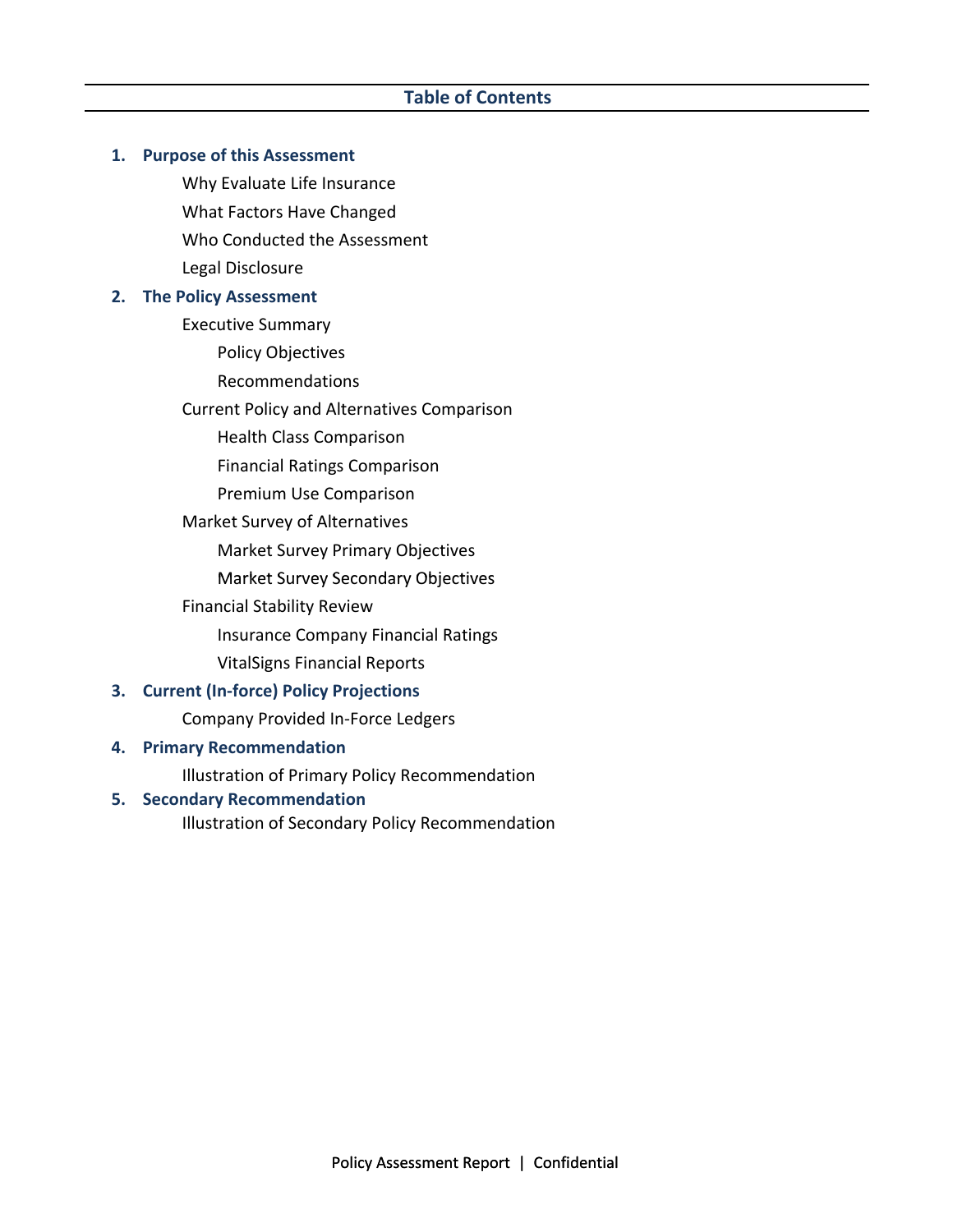### **Purpose of this Assessment**

Life insurance is often one of the largest and least understood assets on the financial statements of individuals, businesses, and trusts. Even so, it is rarely updated, evaluated, or appraised in a professional manner. This assessment serves to correct that omission by providing a professional third‐party overview of your life insurance portfolio.

### **Why Evaluate Life Insurance?**

The life insurance industry has seen numerous and regular changes in the design, pricing, and underwriting criteria of policies and in the financial ratings and stability of the insurance companies themselves. For these reasons it is important to regularly evaluate your life insurance portfolio and available alternatives.

## **What Factors Have Changed?**

Many factors have changed and may affect the performance of your life insurance portfolio. The most common of these factors are:

 **People are living longer.** These extended life expectancies and their impact on the pricing of life insurance is the single most important factor necessitating a review of your insurance portfolio.

 **Interest and dividend crediting rates have changed.** The decrease in historical rates has rendered previous policy projections invalid and may require larger premiums and/or reduced benefits in order to avoid policy lapse.

 **Economic conditions have impacted performance.** Stock market fluctuations are often directly reflected in policy values and may necessitate larger premiums and/or reduced benefits in order

 **The insurance industry has changed.** Companies have merged, financial ratings and stability have been affected by market conditions, and policy benefits have become more competitive and effective at meeting long‐term goals.

### **Who Conducted this Assessment?**

This Policy Assessment was conducted by Insurance Valuation Services, Inc., a professional, third‐ party research firm. Their team of trusted policy analysts includes professionals from the insurance, legal, and financial industries. Using an inter‐disciplinary approach helps assure the objectivity, impartiality, and appropriateness of this assessment.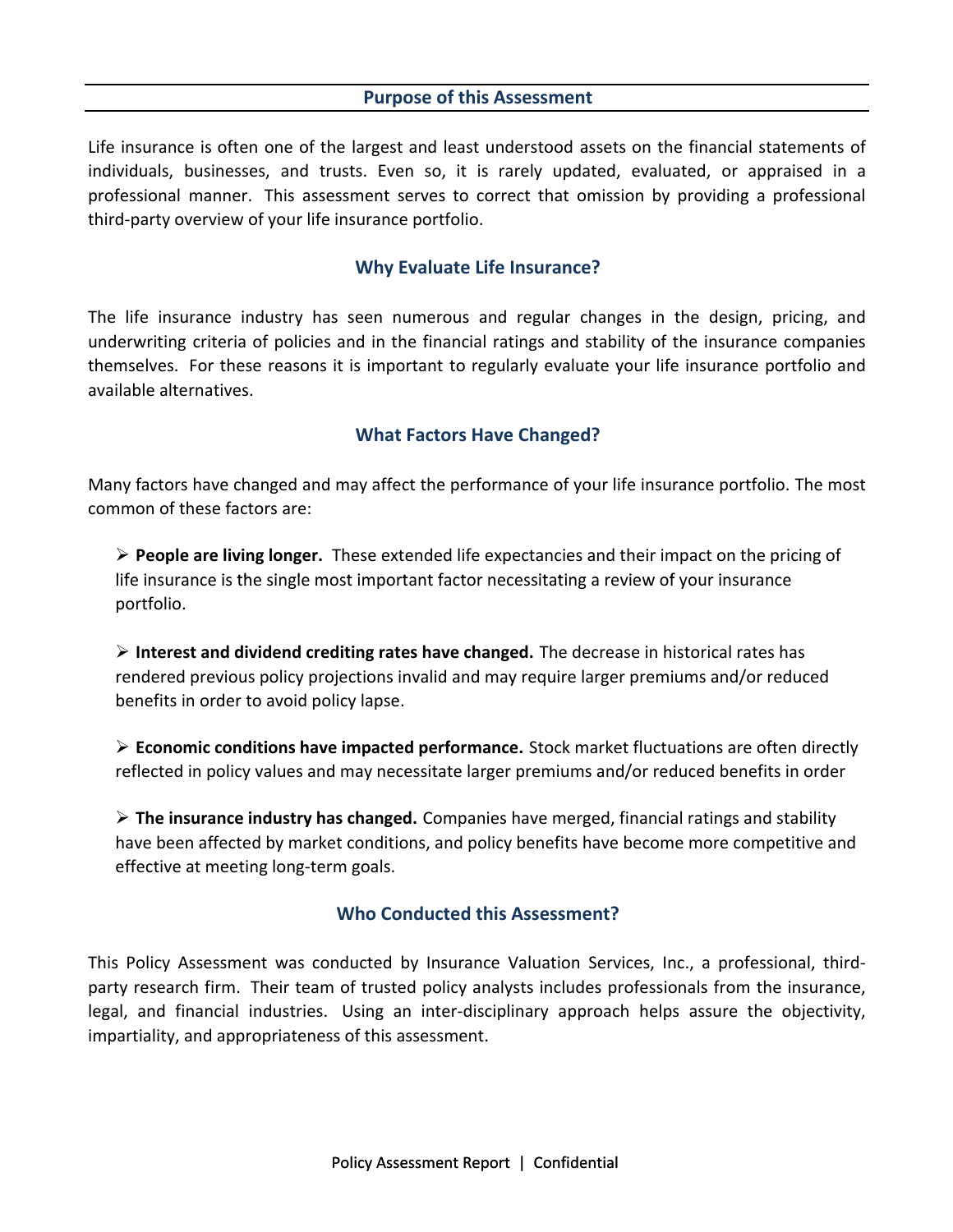Insurance Valuation Services, Inc. is headquartered in Roseville, California, and has performed thousands of Policy Assessments since its founding in 2003. Its parent company was founded in 1972 and is licensed in all 50 states and the District of Columbia.

## **Legal Disclosure**

This Policy Assessment report was prepared exclusively for you and is designed to assist you in exploring your existing life insurance policy and comparing it against current market offerings. This material is for informational purposes only.

Figures used in this Policy Assessment Report are based on both assumptions and data provided by you, the client, and in‐force illustrations and policy specifications obtained from the insurance company representing your policy .

The dividends, current interest, and/or investment assumptions and current mortality expenses used to prepare this report are not guaranteed. Actual results will vary. This report assumes that the currently illustrated non‐guaranteed elements will continue for all years shown. However, it is not likely that the non‐guaranteed elements will perform exactly as shown in the in‐force illustration(s) or this report.

This analysis should only be used in conjunction with the complete illustration of the companies named in the following pages. This report does not constitute legal or tax advice and does not create an attorney-client relationship. Pursuant to IRS Circular 230, the information contained in this document is not intended to and cannot be used by anyone to avoid IRS penalties.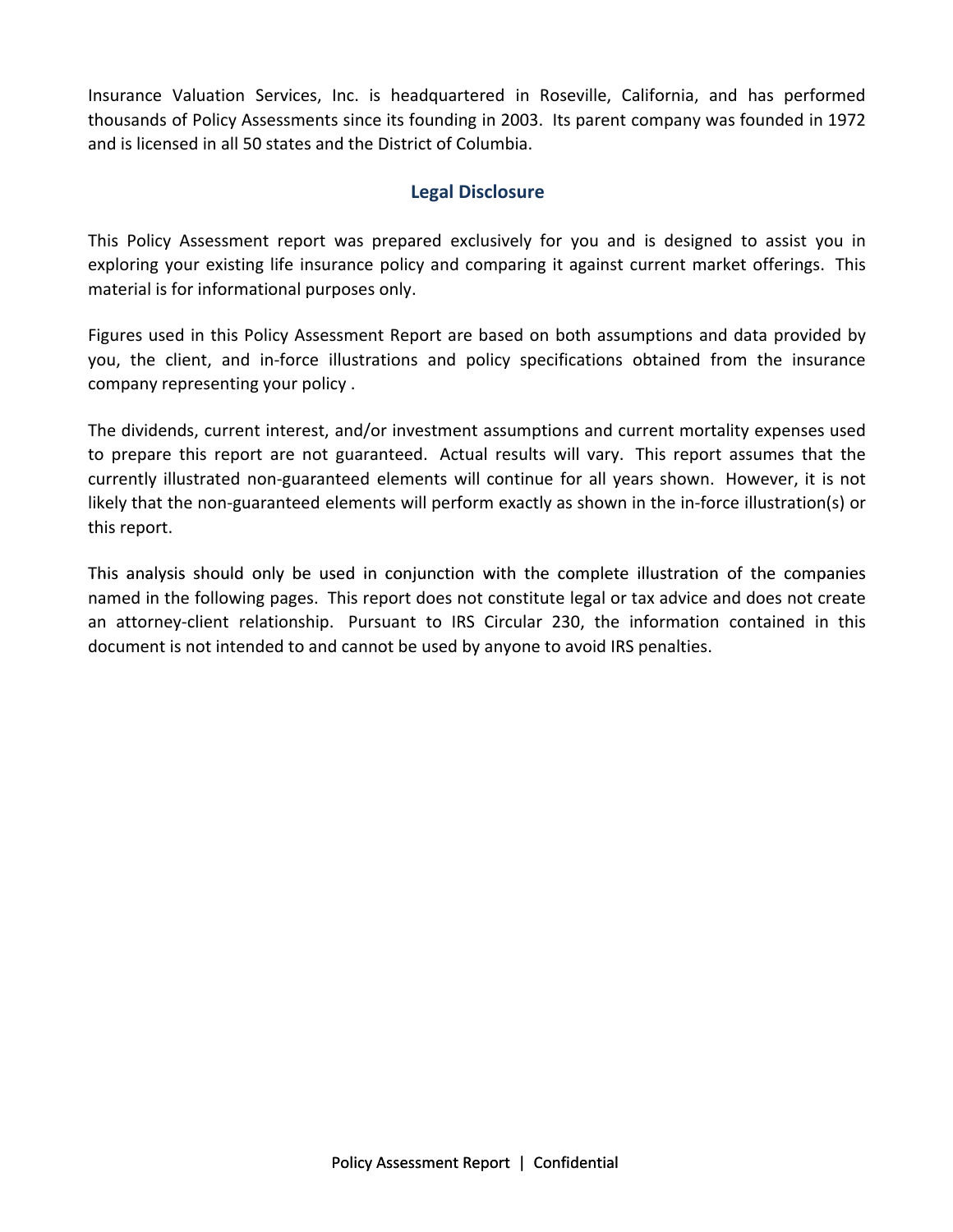## **Executive Summary**

George Client and Jean Client a Male, age 65 and Female, age 66 own a Transamerica Survivor Life policy originally obtained in 1993. Their current health appears to be Standard Non‐smoker and Standard Non‐smoker based on information provided on the Policy Assessment worksheet and an underwriting review conducted using insurance company published underwriting criteria.

# **Policy Objectives**

Your stated policy objectives were used in the compilation of this report. When you completed the brief data sheet at the beginning of the Policy Assessment process, you stated that the two most important factors to consider during our evaluation were:

### **Primary Objective: Add / Increase Benefits**

and

### **Secondary Objective: Cost / Premium Reduction**

All recommendations provided are intended to maximize one or both of these goals and to help you achieve your desired outcome in the most effective and efficient manner manner.

## **Recommendations**

Based on the comparative premiums, underwriting, financial stability, and primary goal of Add / Increase Benefits based on current premiums, the Lincoln National Survivor Life policy for \$4,511,376 at a premium of \$20,000 is recommended.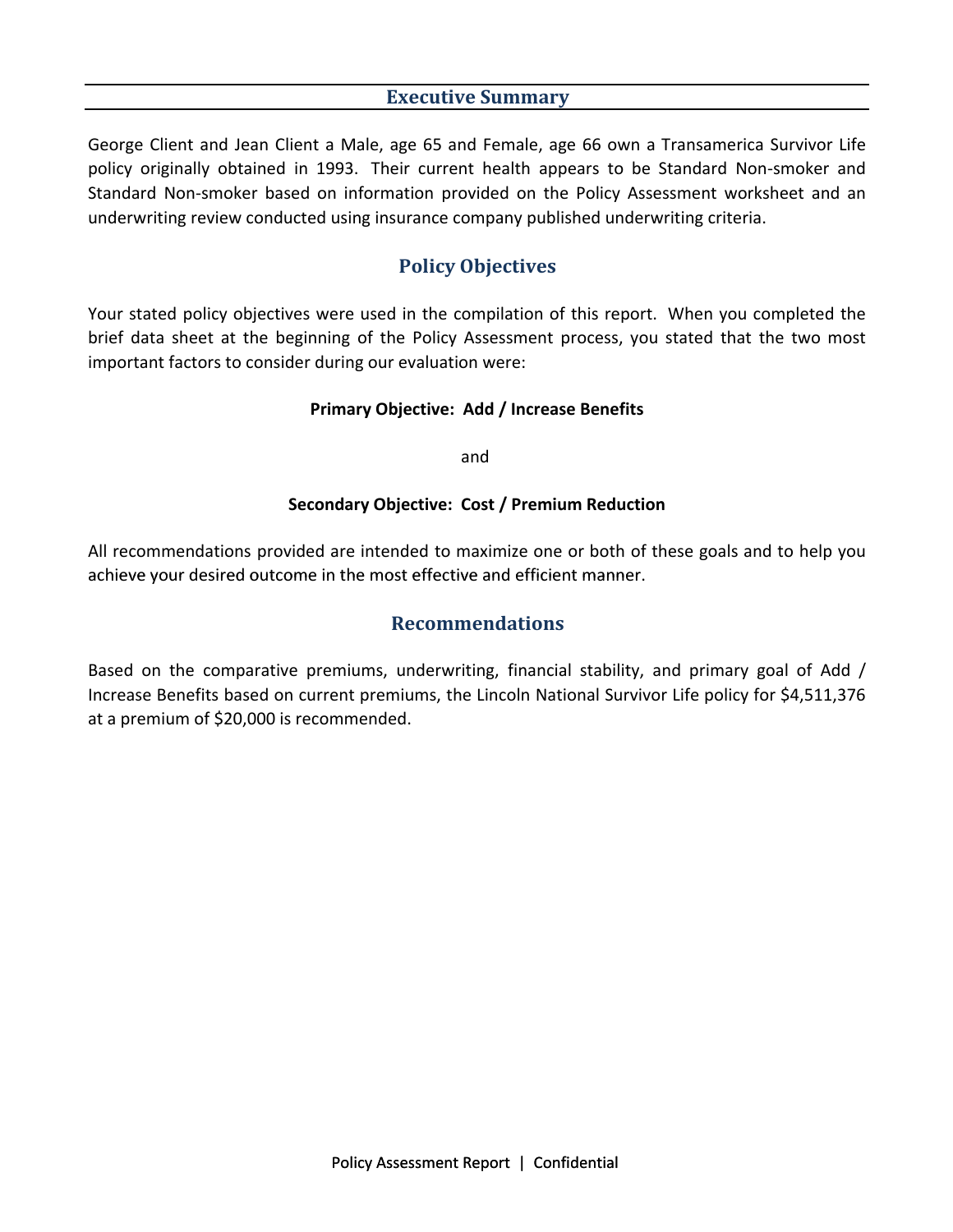# **Current Policy and Alternatives Comparison**

The table below shows your current insurance policy and how it copares to available alternatives based on a national market survey conducted using your primary and secondary objectives, financial ratings, health class, and premium use as the basis of comparison.

|                                            | <b>Current Policy</b>                             | <b>Primary Objective</b><br>Recommendation               | <b>Secondary Objective</b><br>Recommendation      |
|--------------------------------------------|---------------------------------------------------|----------------------------------------------------------|---------------------------------------------------|
| <b>George Client</b><br><b>Jean Client</b> | <b>Standard Non-smoker</b><br>Standard Non-smoker | <b>Standard Non-smoker</b><br><b>Standard Non-smoker</b> | <b>Standard Non-smoker</b><br>Standard Non-smoker |
|                                            |                                                   | <b>Financial Ratings Comparison</b>                      |                                                   |
| <b>Insurance Company:</b>                  | Transamerica                                      | <b>Lincoln National</b>                                  | <b>Lincoln National</b>                           |
| AM Best:                                   | A+                                                | $A+$                                                     | $A+$                                              |
| Comdex:                                    | 94                                                | 89                                                       | 89                                                |
|                                            |                                                   | <b>Premium Use Comparison</b>                            |                                                   |
| <b>Coverage Amount:</b>                    | \$2,500,000                                       | \$4,511,376                                              | \$3,028,022                                       |
| Premium:                                   | \$20,000                                          | \$20,000                                                 | \$0\$                                             |
| Guaranteed to age:                         | 91                                                | Lifetime                                                 | Lifetime                                          |
| Projected to age:                          | $100+$                                            | Lifetime                                                 | Lifetime                                          |
|                                            |                                                   |                                                          |                                                   |

## **Health Class Comparison**

**Comments:** The current Transamerica policy requires an increase in premium of \$37,276 to keep the coverage in force to age 100. Recommendations assume all additional underwriting requirements are within Lincoln National's "Standard Non-smoker" health class. This example utilizes the Cash Surrender Value of \$661,623 from the existing policy for a 1035 exchange.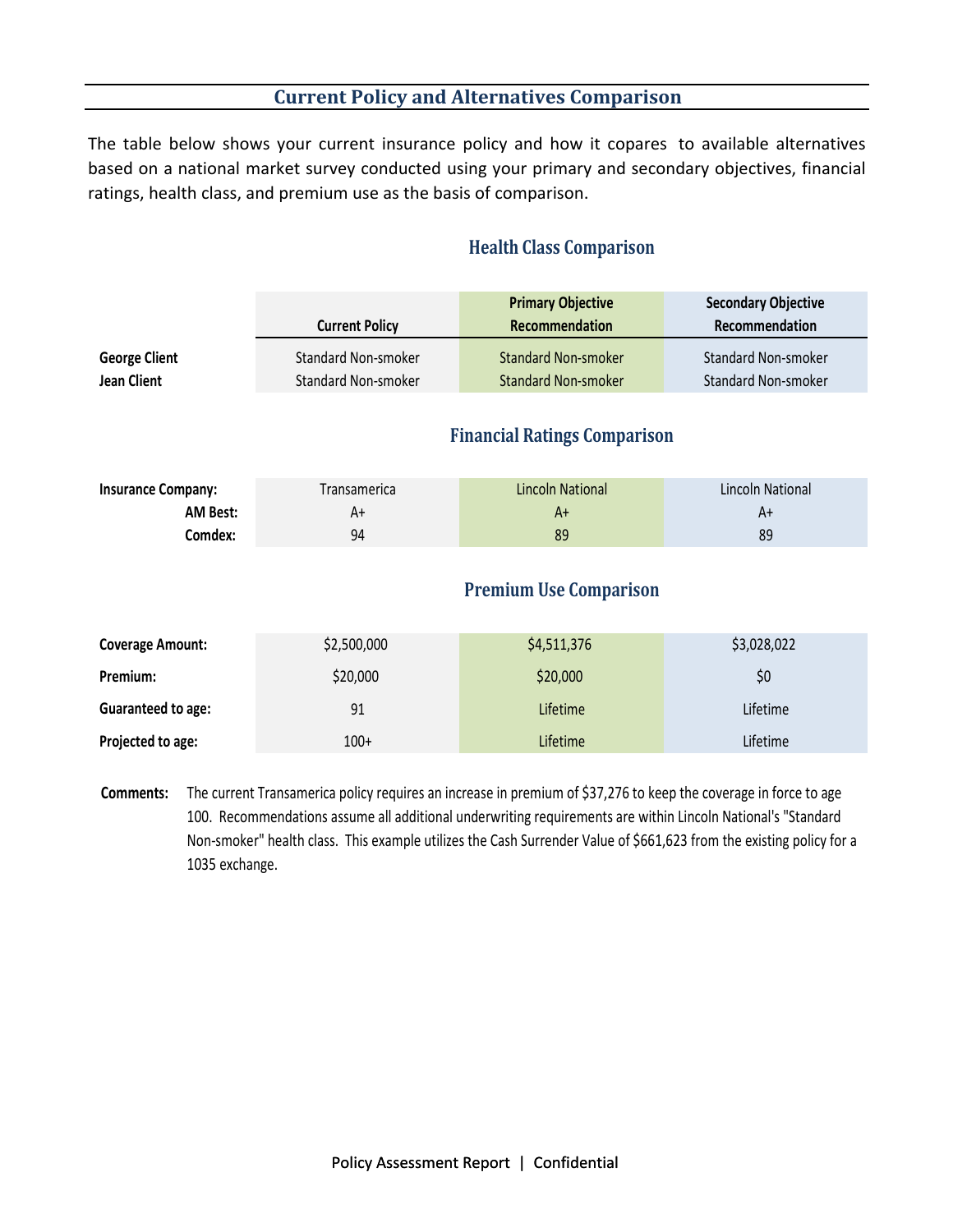# **Market Survey of Alternatives**

Market surveys using your personal health, financial objectives, and your policy current market value were conducted of the available life insurance products offered by more than seventy life insurance companies. A comparison of your current life insurance and the best available alternatives based on your primary and secondary objectives are listed below.

|      |                     |                      |                      |          | <b>Financial Ratings</b> |        | <b>Coverage Duration</b> |           |
|------|---------------------|----------------------|----------------------|----------|--------------------------|--------|--------------------------|-----------|
| Rank | <b>Company Name</b> | <b>Health Rating</b> | <b>Death Benefit</b> | Premium  | A.M. Best                | Comdex | Guaranteed               | Projected |
|      | Transamerica        | <b>Standard NT</b>   | \$2,500,000          | \$20,000 | A+                       | 94     | 91                       | $100+$    |
| 1)   | Lincoln National    | <b>Standard NT</b>   | \$4,511,187          | \$20,000 | $A+$                     | 89     | Lifetime                 | Lifetime  |
| 2)   | MetLife             | Standard NT          | \$4,124,279          | \$20,000 | A+                       | 95     | Lifetime                 | Lifetime  |
| 3)   | United of Omaha     | Standard NT          | \$4,041,162          | \$20,000 | A+                       | 96     | Lifetime                 | Lifetime  |
| 4)   | Nationwide          | Standard NT          | \$3,934,530          | \$20,000 | A+                       | 91     | Lifetime                 | Lifetime  |
| 5)   | Transamerica        | Standard NT          | \$3,812,425          | \$20,000 | A+                       | 94     | Lifetime                 | Lifetime  |

# **Primary Objective: Add / Increase Benefits**

# **Secondary Objective: Cost / Premium Reduction**

|      |                     |                      |                      |          | <b>Financial Ratings</b> |        | <b>Coverage Duration</b> |           |
|------|---------------------|----------------------|----------------------|----------|--------------------------|--------|--------------------------|-----------|
| Rank | Company Name        | <b>Health Rating</b> | <b>Death Benefit</b> | Premium  | A.M. Best                | Comdex | Guaranteed               | Projected |
|      | <b>Transamerica</b> | Standard NT          | \$2,500,000          | \$20,000 | A+                       | 94     | 91                       | $100+$    |
|      | Lincoln National    | Standard NT          | \$3,027,828          | \$0      | $A+$                     | 89     | Lifetime                 | Lifetime  |
|      | United of Omaha     | Standard NT          | \$2,733,118          | \$0      | A+                       | 96     | Lifetime                 | Lifetime  |
|      | MetLife             | Standard NT          | \$2,725,187          | \$0      | A+                       | 95     | Lifetime                 | Lifetime  |
| 4    | Nationwide          | Standard NT          | \$2,676,850          | \$0      | A+                       | 91     | Lifetime                 | Lifetime  |
| 5)   | <b>Transamerica</b> | Standard NT          | \$2,558,477          | \$0      | A+                       | 94     | Lifetime                 | Lifetime  |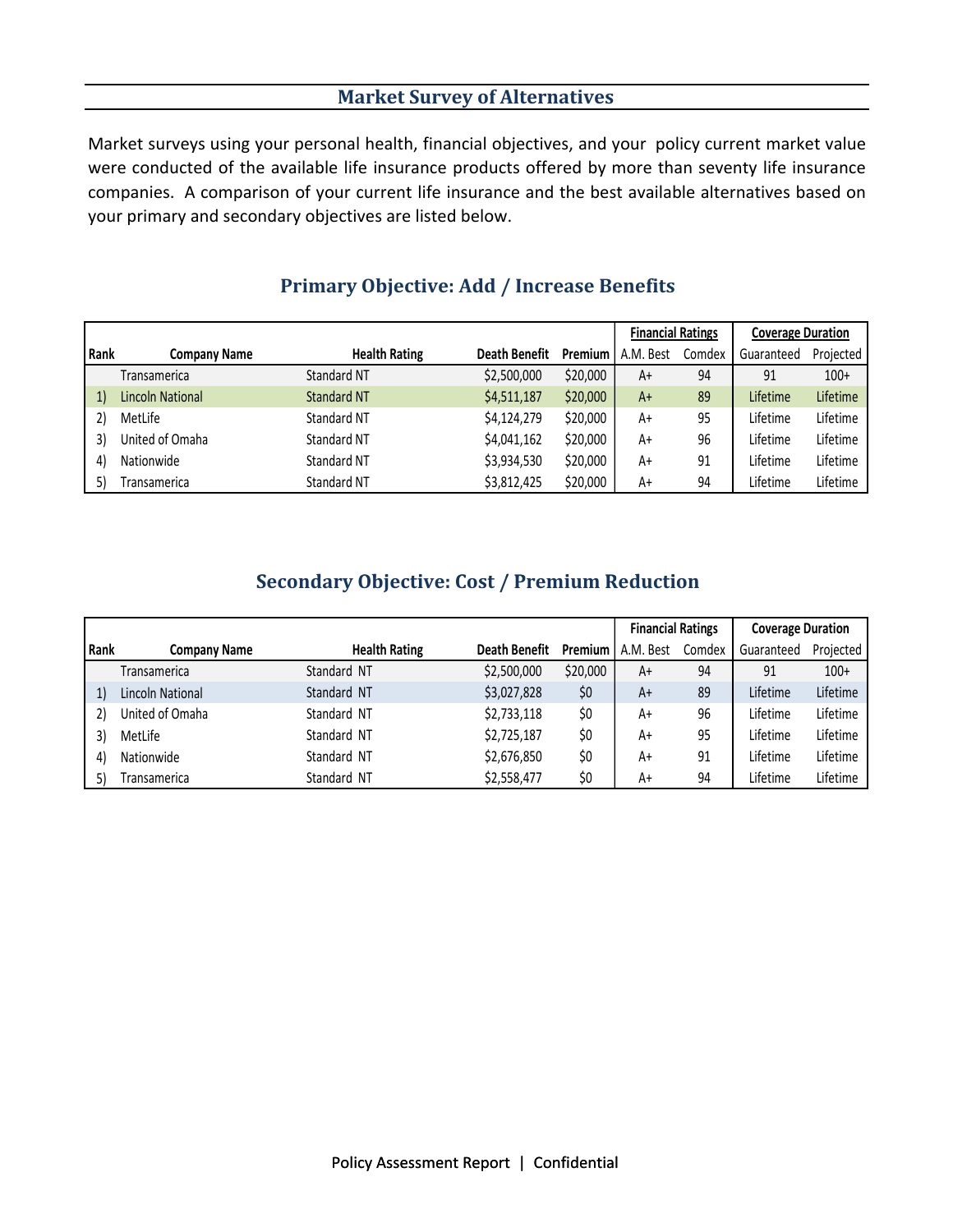### **Opportunity Cost**

A key factor in evaluating and comparing Life Insurance policies is the Opportunity Cost of cash values and premiums used to fund the insurance. Using a comparitive review of policy cash values, expected future premiums, and the death benefit provided creates a comparitve Internal Rate of Return or IRR. The below graph and table show the comparitive IRR of your existing policy and any recommended policies over select periods of time.



## **Comparitive Internal Rate of Return (IRR)**

|      |     |                          | Primary               | <b>Secondary</b> |
|------|-----|--------------------------|-----------------------|------------------|
| Year | Age | <b>Existing Coverage</b> | <b>Recommendation</b> | Recommendation   |
|      | 65  | 266.77%                  | 561.86%               | 357.67%          |
| 5    | 70  | 28.04%                   | 44.49%                | 35.55%           |
| 10   | 75  | 12.25%                   | 19.44%                | 16.43%           |
| 15   | 80  | 7.44%                    | 12.10%                | 10.67%           |
| 20   | 85  | 5.12%                    | 8.60%                 | 7.90%            |
| 25   | 90  | 3.76%                    | 6.57%                 | 6.27%            |
| 30   | 95  | 2.86%                    | 5.23%                 | 5.20%            |

NOTE: Precentages indicated are an after‐tax or tax‐free equivalent rate of return based on the death benefit at the assumed years shown.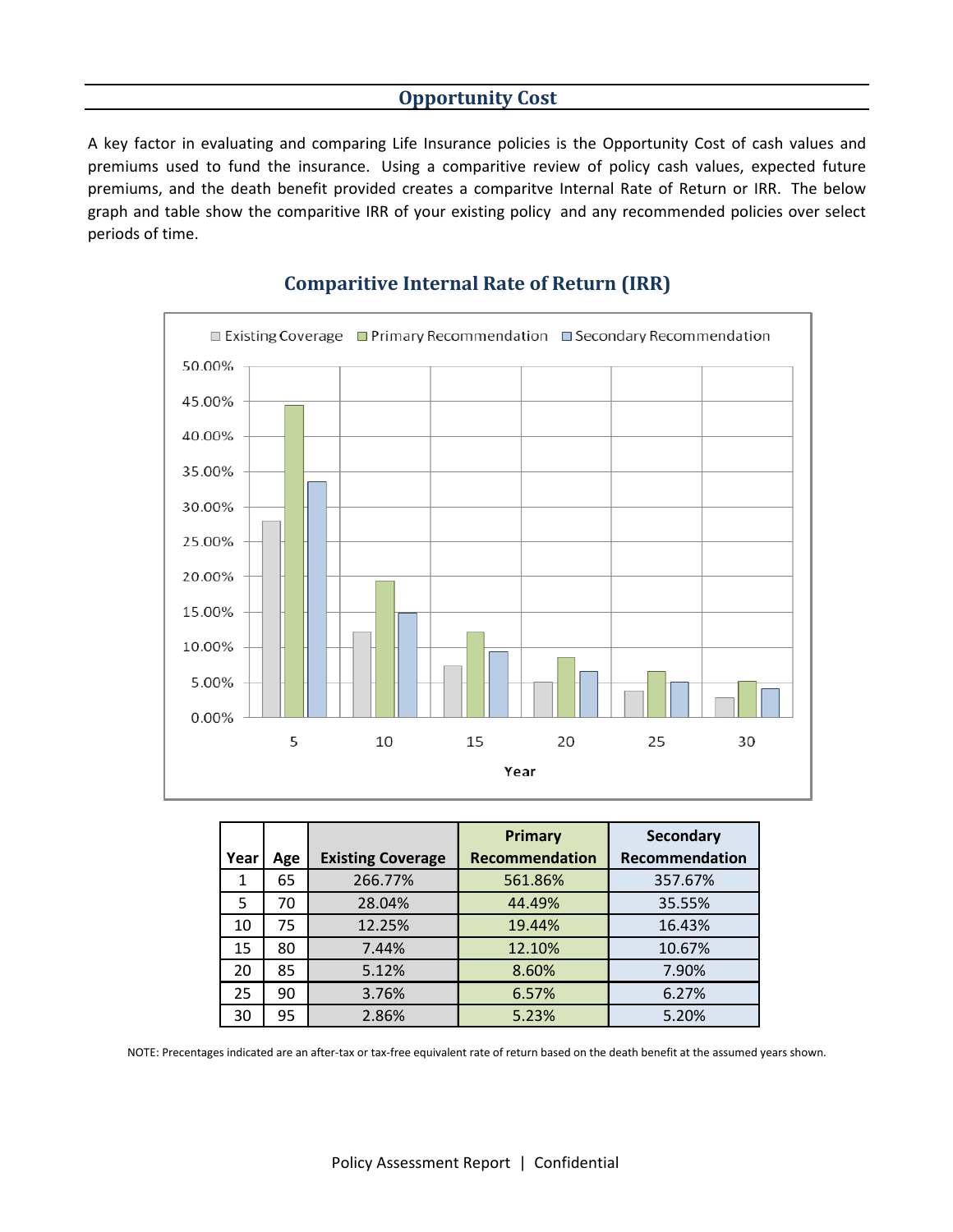# **Financial Stability Review**

Third‐party carrier ratings offer an unbiased financial measure as to the stability and claims‐paying ability of a financial institution. These third‐party ratings are offered by such organizations as *A.M. Best Company* , *Standard & Poor's Corporation* , and *Moody's Investors Service* , among others.

| Rank                    | A. M. Best   | Standard & Poor's | Moody's         |
|-------------------------|--------------|-------------------|-----------------|
| 1                       | $A++$        | AAA               | Aaa             |
| $\overline{2}$          | $A+$         | $AA+$             | Aa1             |
| 3                       | $\mathbf{A}$ | AA                | Aa2             |
| $\overline{\mathbf{4}}$ | $A -$        | AA-               | Aa3             |
| 5                       | $B++$        | $A+$              | A <sub>1</sub>  |
| 6                       | $B+$         | A                 | A2              |
| $\tau$                  | B            | $A -$             | A <sub>3</sub>  |
| 8                       | B-           | BBB+              | Baa1            |
| 9                       | $C++$        | <b>BBB</b>        | Baa2            |
| 10                      | $C+$         | BBB-              | Baa3            |
| 11                      | ${\bf C}$    | $BB+$             | Ba1             |
| 12                      | $C-$         | <b>BB</b>         | Ba <sub>2</sub> |
| 13                      | D            | BB-               | Ba3             |
| 14                      | E.           | $B+$              | <b>B1</b>       |
| 15                      | $\mathbf F$  | B                 | B2              |
| 16                      |              | <b>B-</b>         | <b>B3</b>       |
| 17                      |              | $CCC+$            | Caa1            |
| 18                      |              | CCC               | Caa2            |
| 19                      |              | CCC-              | Caa3            |
| 20                      |              | CC                | Ca              |
| 21                      |              |                   | $\mathbf C$     |

# **VitalSigns Financial Reports**

The size, holdings, earnings, and profit/loss statement of an insurance company are factors that should also be considered when purchasing or reviewing life insurance. Generally, carriers with greater assets and superior financial ratings have the ability to accept larger risks on a more favorable basis. The following pages contain detailed summaries of the pertinent financial information of each company reviewed or recommended.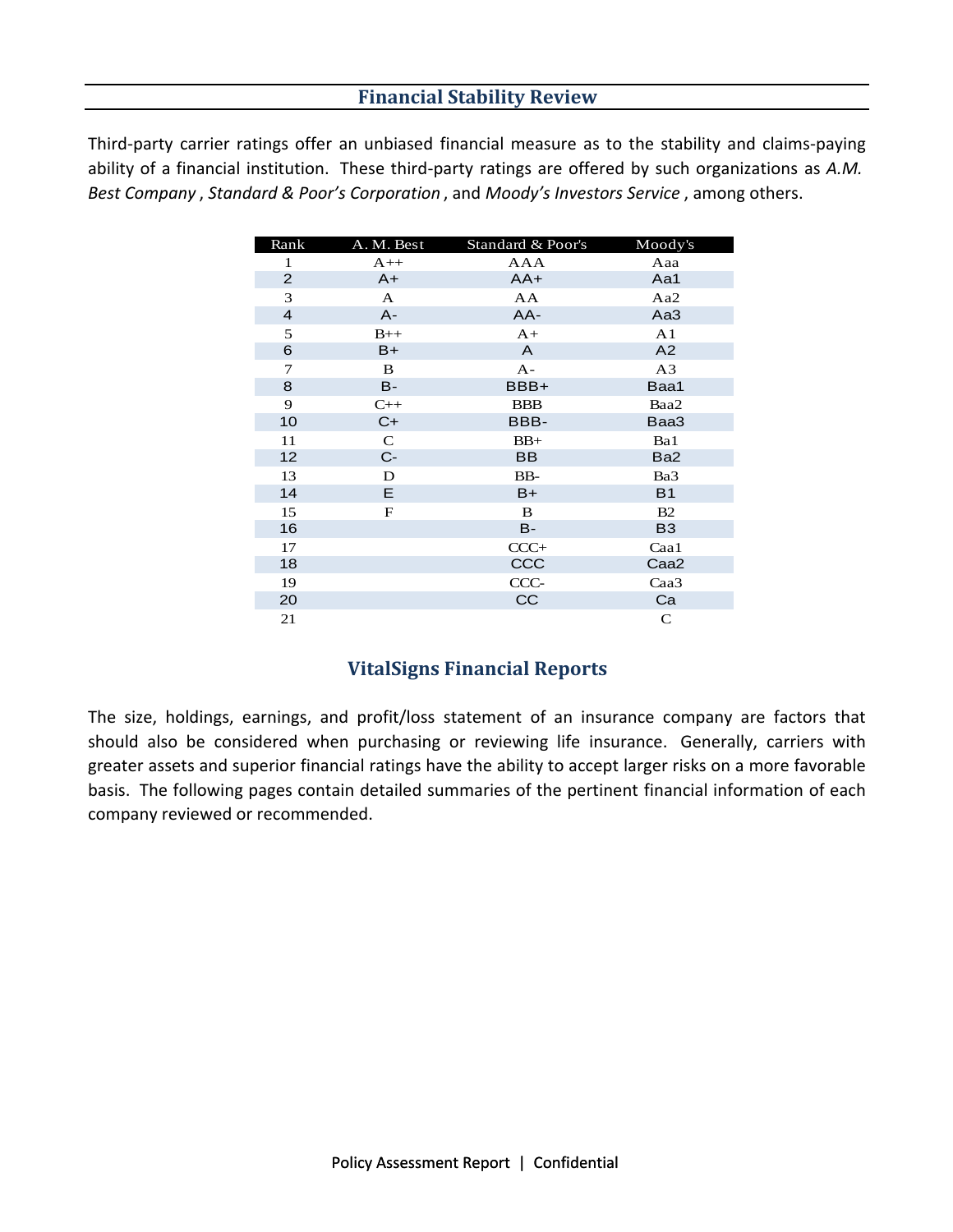# **Transamerica Life Ins Co**

### **Company Information**

### **4333 Edgewood Road N.E. Cedar Rapids IA 52499**

**319-355-8511**

### **Ratings**

| A. M. Best Company (Statutory Financial) | $A + (2)$  |
|------------------------------------------|------------|
| Standard & Poor's (Financial Strength)   | $AA - (4)$ |
| Moody's (Claims Paying)                  | A1(5)      |
| Fitch Ratings (Financial Strength)       | $AA - (4)$ |
| Weiss(Financial Strength)                | $B - (6)$  |
| Comdex(Percentile in Rated Companies)    | 94         |

### **Invested Asset Distribution**

Total Invested Assets 65,292,609



Distribution of the invested assets

| Domicile:            | ΙA    |
|----------------------|-------|
| <b>NAIC Number:</b>  | 86231 |
| Year Established:    | 1961  |
| <b>Company Type:</b> | Stock |

### **Assets & Liabilities**

| <b>Total Admitted Assets</b>   | 106.886.676 |
|--------------------------------|-------------|
| <b>Total Liabilities</b>       | 102.588.552 |
| Separate Accounts              | 38,370,952  |
| Total Surplus & AVR            | 5.194.127   |
| (Asset Valuation Reserve)      |             |
| As % of General Account Assets | 7 6%        |

**5 Year Investment Yields**



5 Year Average 5.14%

### **Non-Performing Assets**

| Bonds In or Near Default             | 2.6%    |
|--------------------------------------|---------|
| <b>Problem Mortgages</b>             | $0.0\%$ |
| Real Estate Acquired by Foreclosure  | 0.1%    |
| Total Non-Perf. Assets/Surplus & AVR | 2.7%    |
| As a Percent of Invested Assets      | 0.2%    |

### **Income & Earnings**

| Total Income                   |  |
|--------------------------------|--|
| Net Premiums Written           |  |
| Earnings Before Div. and Taxes |  |
| Net Operating Earnings         |  |

**Bond Quality**



Source: Summary statutory financial Data for Year-End 2010 as reported by the life insurance companies' statutory annual statements. Classifications contained herein are defined by the NAIC. All dollar amounts are in thousands. All ratings shown are current as of May 13, 2011. Presented by: Pinney Insurance, 2266 Lava Ridge Court, Roseville, CA 95661 Phone: 800-823-4852 Email: [life@pinneyinsurance.com](mailto:life@pinneyinsurance.com)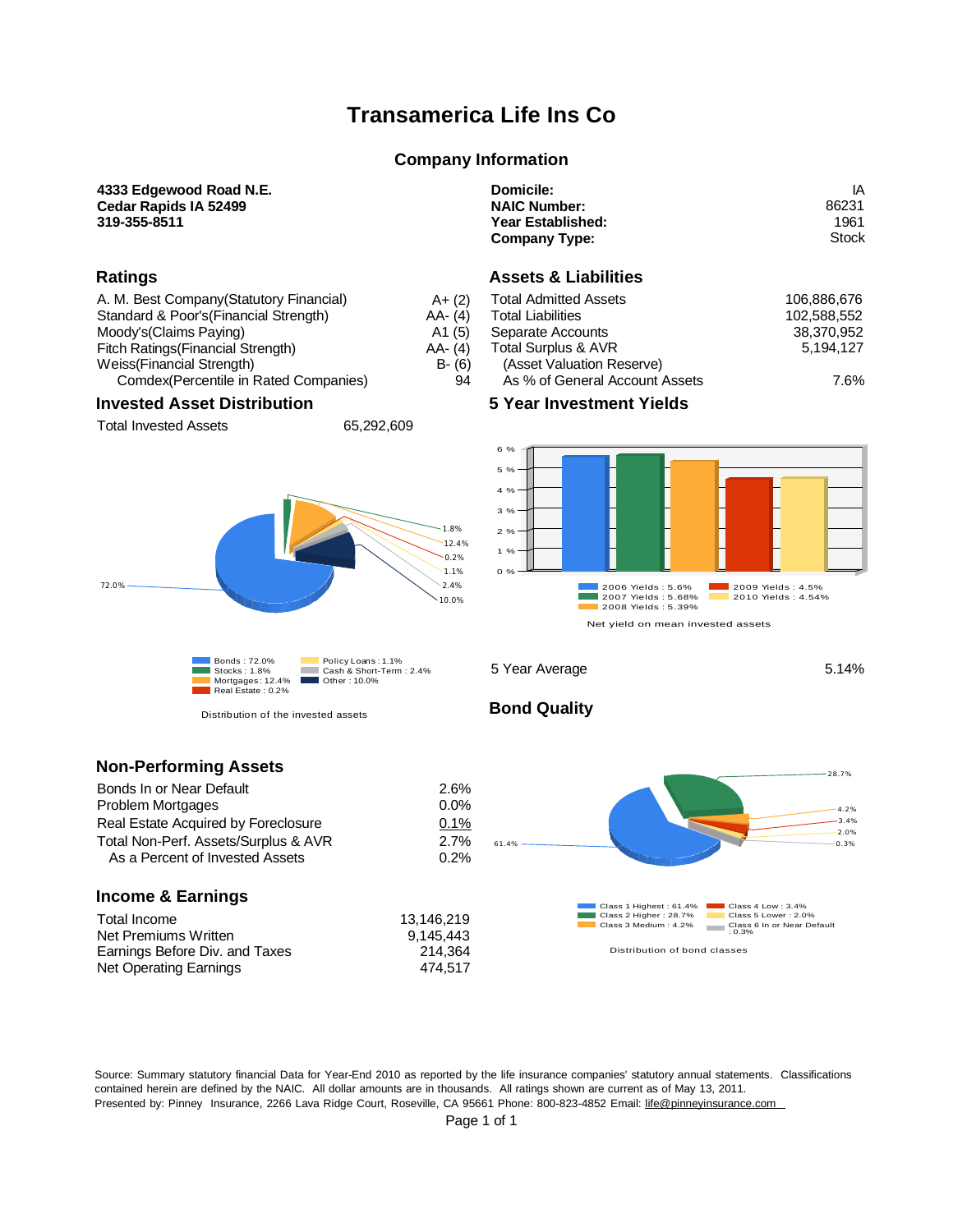# **Lincoln National Life Ins Co**

### **Company Information**

### **1500 Market Street Suite 3900 Philadelphia PA 19102-2112 215-448-1400**

### **Ratings**

| A. M. Best Company (Statutory Financial) | $A + (2)$  |
|------------------------------------------|------------|
| Standard & Poor's (Financial Strength)   | $AA - (4)$ |
| Moody's (Claims Paying)                  | A2(6)      |
| Fitch Ratings (Financial Strength)       | $A + (5)$  |
| Weiss(Financial Strength)                | $B - (6)$  |
| Comdex(Percentile in Rated Companies)    | 89         |

### **Invested Asset Distribution**

Total Invested Assets 71,059,107



Distribution of the invested assets

| Domicile:            | ΙN    |
|----------------------|-------|
| <b>NAIC Number:</b>  | 65676 |
| Year Established:    | 1905  |
| <b>Company Type:</b> | Stock |

### **Assets & Liabilities**

| <b>Total Admitted Assets</b>   | 158.433.198 |
|--------------------------------|-------------|
| <b>Total Liabilities</b>       | 151.967.631 |
| Separate Accounts              | 84,179,790  |
| <b>Total Surplus &amp; AVR</b> | 6.873.433   |
| (Asset Valuation Reserve)      |             |
| As % of General Account Assets | 9.3%        |

**5 Year Investment Yields**



5 Year Average 5.67%

### **Non-Performing Assets**

| Bonds In or Near Default             | 1.7%    |
|--------------------------------------|---------|
| <b>Problem Mortgages</b>             | $0.0\%$ |
| Real Estate Acquired by Foreclosure  | $0.0\%$ |
| Total Non-Perf. Assets/Surplus & AVR | 1.7%    |
| As a Percent of Invested Assets      | 0.2%    |

### **Income & Earnings**

| Total Income                   |  |
|--------------------------------|--|
| Net Premiums Written           |  |
| Earnings Before Div. and Taxes |  |
| Net Operating Earnings         |  |

**Bond Quality**



Source: Summary statutory financial Data for Year-End 2010 as reported by the life insurance companies' statutory annual statements. Classifications contained herein are defined by the NAIC. All dollar amounts are in thousands. All ratings shown are current as of May 13, 2011. Presented by: Pinney Insurance, 2266 Lava Ridge Court, Roseville, CA 95661 Phone: 800-823-4852 Email: [life@pinneyinsurance.com](mailto:life@pinneyinsurance.com)

Page 1 of 1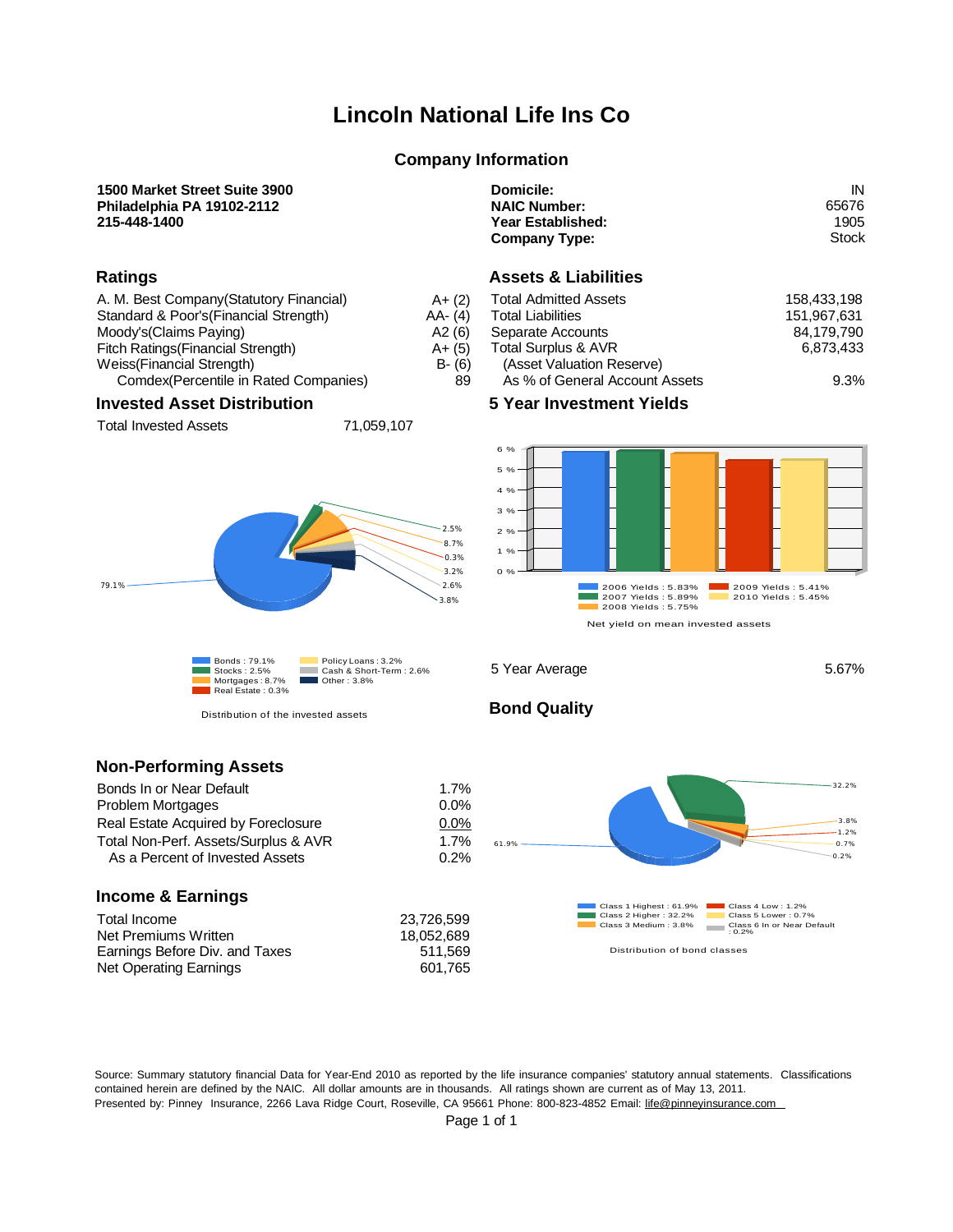The following pages are the in‐force projections and ledger of values for your existing life insurance policy. Please review the projections and corresponding ledger with your licensed life insurance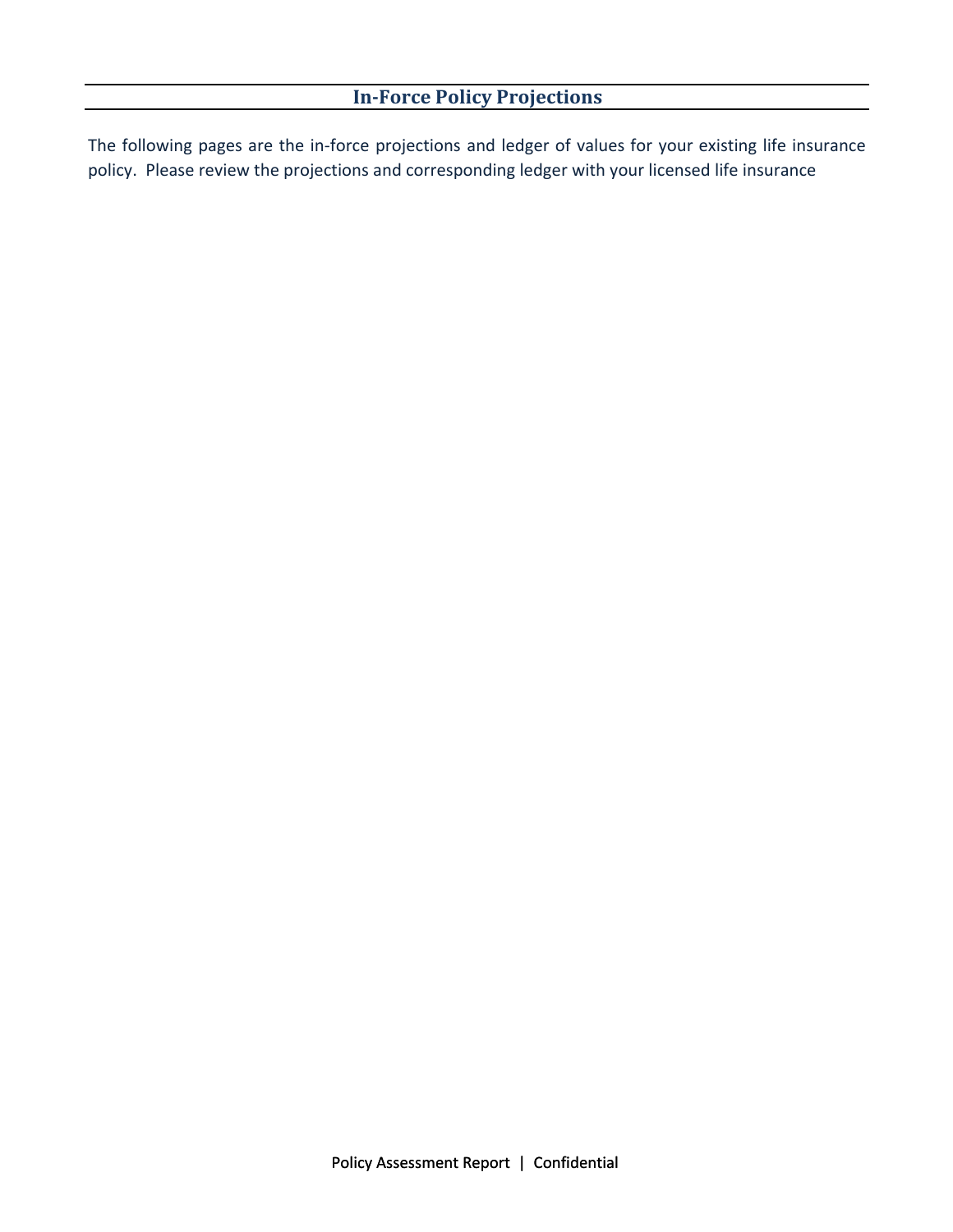|  | <b>Policy Summary -</b> |  |
|--|-------------------------|--|
|--|-------------------------|--|

# **Policy Summary - 92455272 GEORGE W ROSENFELD GEORGE**

### **Policy Information**

| Information As Of FEB 14 2011 |                                             |
|-------------------------------|---------------------------------------------|
|                               | Insured GEORGE                              |
| <b>Insured Date Of Birth</b>  |                                             |
| Insured SSN                   |                                             |
| <b>Policy Number</b>          |                                             |
|                               | Policy Type UNIVERSAL LIFE INSURANCE POLICY |
|                               | <b>Product Name TRANSURVIVOR LIFE</b>       |
| <b>Plan Code UL1X42</b>       |                                             |
| Rated Policy NO               |                                             |
|                               | Policy Date DEC 24 1993                     |
|                               | Status INFORCE PREM PAYING                  |
| <b>Servicing Agent</b>        |                                             |
| <b>Servicing Office</b>       |                                             |
| <b>OWGA</b>                   |                                             |
| <b>Financial Details</b>      |                                             |

|                                                                                                                | Face Amount \$2,500,000.00                           |
|----------------------------------------------------------------------------------------------------------------|------------------------------------------------------|
| <b>Accumulation Value</b><br>(including interest) \$674,123.14                                                 |                                                      |
|                                                                                                                | Cash Value \$661,623.29                              |
| <b>Net Cash Value</b><br>(including any applicable surrender charges and outstanding $$661,623,29$ )<br>loans) |                                                      |
| Average Credited Interest Rate 4.928%                                                                          |                                                      |
|                                                                                                                | <b>Surrender Value \$661,338.67 as of 02/14/2011</b> |
| Surrender Charges \$12,499.85                                                                                  |                                                      |
| <b>Outstanding Loan Amount \$0.00</b>                                                                          |                                                      |
| Maximum Available Loan Amount \$660,403.49                                                                     |                                                      |

**Premiums/Billing**

| Last Premium Deposit Date DEC 06 2010    |                               |
|------------------------------------------|-------------------------------|
| Total Premium Deposits \$440,000.00      |                               |
| <b>Premium Deposits YTD \$0.00</b>       |                               |
| Annualized Monthly Deduction \$4,879.20  |                               |
| <b>Monthly Deduction Amount \$406.60</b> |                               |
| Modal Periodic Premium \$20,000.00       |                               |
| <b>Payment Frequency ANNUALLY</b>        |                               |
|                                          | Payment Method DIRECT BILLING |

### **Relationships**

|                  | Joint Insured JEAN          |                                              |              |                |
|------------------|-----------------------------|----------------------------------------------|--------------|----------------|
|                  | Joint Insured Date Of Birth |                                              |              |                |
|                  | Joint Insured SSN           |                                              |              |                |
|                  |                             | Owner STEPHANIE                              |              |                |
|                  |                             | Beneficiary(ies) OWNER - CHILDREN OF INSURED |              |                |
| <b>Addresses</b> |                             |                                              |              |                |
| <b>Name</b>      | <b>Current Address</b>      |                                              | <b>Roles</b> | <b>Billing</b> |

| <b>Name</b> | <b>Current Address</b> | Roles | <b>DUI</b> |
|-------------|------------------------|-------|------------|
| _____       |                        | _____ | ------     |
|             |                        |       |            |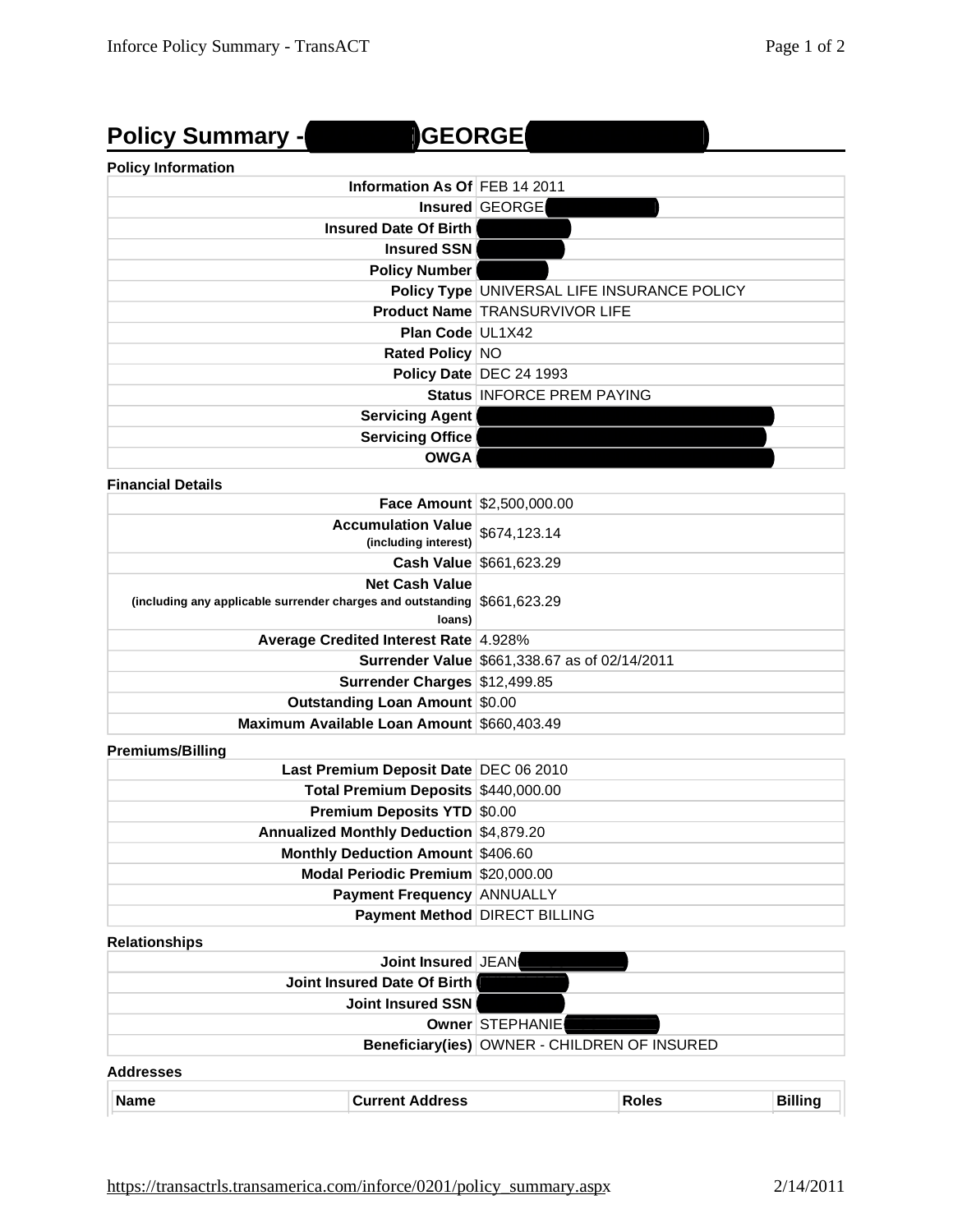

WARNING: The data presented on this site may not be relied upon to verify the status of or benefits payable under any policy. Please consult with the Claims Department by calling 800-598-4626 or via email at **[TACLAIMS@TRANSAMERICA.COM](mailto:TACLAIMS@TRANSAMERICA.COM)** 

© 2011 Transamerica Corporation, All rights reserved. Privacy Policy | Terms of Use | Transamerica.com

This site is for producer use only. It is not intended, nor appropriate, for customer use. The material presented on this site is for informational purposes only and should not be construed as tax or legal advice, nor should it be used as the basis for such advice.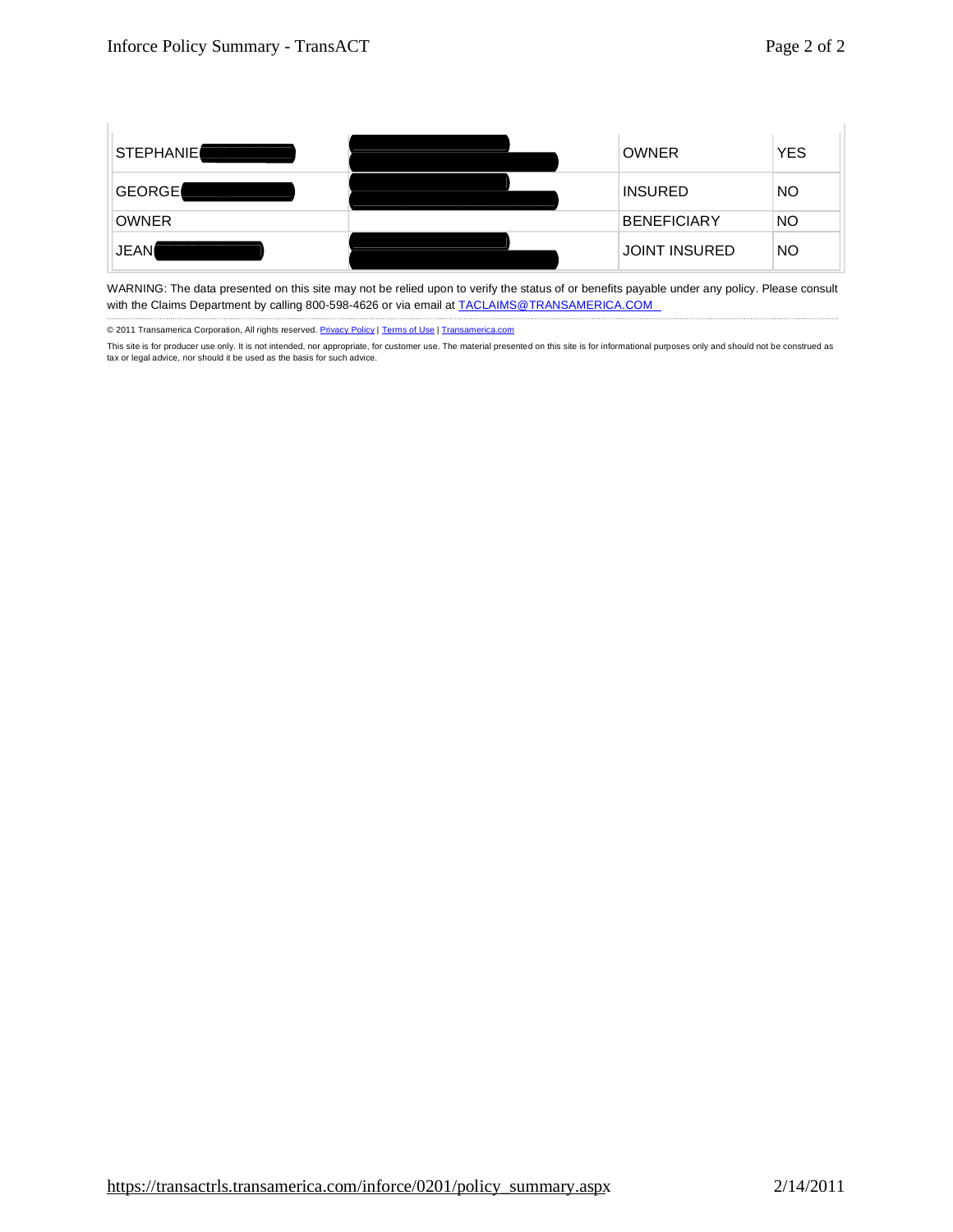### TRANSSURVIVOR (SM) LIFE

POLICY NUMBER:

ISSUED DECEMBER 24, 1993

1ST JT. VSURED 1ST JT INSURED: MALE ISSUE AGE: 48 2ND JT. NSURED 2ND JT INSURED: FEMALE ISSUE AGE: 49 ACCUM VALUE BALANCE AS OF FEBRUARY 14, 2011 \$674,123.13

 $\Leftrightarrow$  ACCUR VALUE BALANCE FROUFCTED TO DECEMBER 24, 2011 IS \$698.014.88

CURRENT WEIGHTED INTEREST RATE: 1,93%

FACE AMOUNT: \$2,500,000 PREMIUMS PAYABLE: ANNUALLY \$440,000.00 FREM UM FAID TO DATE:

JOINT EQUAL AGE 48

JOINT SMOKER STATUS: NON-SMOKER EIDER(S) SEE EXPLANATORY NOTES.

| M. IN | ANN. 141-71-0 |           | <b>CUARANTEED INTEREST RATES</b>   |                     |           |           |                                                                                              |
|-------|---------------|-----------|------------------------------------|---------------------|-----------|-----------|----------------------------------------------------------------------------------------------|
| CL.AR | 24-MIL.6      |           | AND C JARANTEED MONTHLY DEDUCTIONS |                     |           |           |                                                                                              |
| INTR. | CUTLAY AND OR | CASH      | <b>ACCUY</b>                       | <b>DEATH</b>        | - 25      | ACCUM     | 22ATI                                                                                        |
| RATE  | WE IDRAWAL    | VALUE     | VALUE                              | BENEFTT             | VALUE     | 99.12     | <b>BENEFT</b>                                                                                |
| 4.93  | 20,000        | 731,595   | 736,595                            | 2.500,000           | 742,649   | 747,640   | 2,503,003                                                                                    |
| 4.93  | 20,000        | 775.053   | 775,053                            | 2,500.000           | 799,656   | 799,653   | 2,500,000                                                                                    |
| 4.93  | 20,000        | 821,073   | 821,073                            | 2.500,00D           | 854,171   | 854,171   | 2,503,003                                                                                    |
| 4.93  | 20,000        | BC7,354   | 867,354                            | 2.500,000           | 911,137   | 911, 37   | 2,503,003                                                                                    |
| 4.93  | 20,000        | 913.627   | 913,627                            | 2,500.000           | 970,710   | 970,710   | 2,500,000                                                                                    |
| 4.93  | 20,000        | 959,334   | 959,334                            | 2.500,000           | 1,032,823 | 1.032,823 | 2,503,003                                                                                    |
| 4.93  | 20,000        | 1,004,333 | 1,004,333                          | 2,500,000           | 1,097,658 | 1,007,658 | 2,503,003                                                                                    |
| 4.93  | 20,000        | 1.047.811 | 1,047,811                          | 2,500,000           | 1,165.083 | 1.165,083 | 2,500,000                                                                                    |
| 4.93  | 20,000        | 1,089,067 | 1,089,067                          | 2,500,000           | 1,235,377 | 1,235,377 | 2,503,003                                                                                    |
| 4.93  | 20,000        | 1,127,440 | 1,127,449                          | 2,500,000           | 1,308,492 | 1,308,482 | 2,503,003                                                                                    |
| 4.93  | 20,000        | 1.162.227 | 1,162,227                          | 2,500,000           | 1,384,709 | 1,384,709 | 2,500,000                                                                                    |
| 4.93  | 20,000        | 1,192,733 | 1,192,733                          | 2.500,000           | 1,464,251 | 1.464.251 | 2,577,083                                                                                    |
| 4.93  | 20,000        | 1,218,196 | 1,218,196                          | 2,500,000           | 1,546.654 | 1,546,654 | 2,644,780                                                                                    |
| 4.93  | 20,000        | 1.237.630 | 1,237,630                          | 2,500,000           | 1,631.872 | 1.631,872 | 2,725,227                                                                                    |
| 4.93  | 20,000        | 1,249,625 | 1,249,625                          | 2,500,000           | 1,719,541 | 1,719,541 | 2,823,049                                                                                    |
| 4.93  | 20,000        | 1,252,290 | 1,252,209                          | 2,500,000           | 1,309.387 | 1.805,387 | 2,913,114                                                                                    |
| 4.93  | 20,000        | 1.243.092 | 1,243,092                          | 2,500,000           | 1,901.214 | 1,901,214 | 3,003,920                                                                                    |
| 4.93  | 20,000        | 1,218,592 | 1,218,592                          | 2,500,000           | 1,995,330 | 1,995,330 | 3,092,763                                                                                    |
| 4.93  | 20,000        | 1,174,662 | 1,174,662                          | 2,500,000           | 2,091,455 | 2,091,455 | 3,199,927                                                                                    |
| 4.93  | 20,000        | 1.105.946 | 1,105,946                          | 2,500,000           | 2,188,975 | 2,188,975 | 3,283,464                                                                                    |
|       |               |           |                                    | PROJECTED VALUES AT |           |           | NON-SUARANTEED PROJECTED<br>VALUES AT ILLUS IPALIED MIEREST<br>RATEF AND MONTHLY DEDUCTIONS. |

THIS ILLUSTRATION ASSUMES THAT THE DEFINITIONAL REQUIREMENTS FOR A LITE INSURANCE CONTRACT UNDER U.S. IRC SECTION 7702. HAVE BEEN SATISFIED BY COMP. YING WITH THE GAS TWO UF ACCUMULATION TEST.

<> Accuracion value projected to DECEMBER 24, 2011 assumes that the policypymer will pay premiums totaling \$0.00 in addition to the "Premiums Paid to Date" shown above. This projected value is based on the ressent(1) the conent weighted interest retain(2) the current rate for new premiums as described in the attached "Explanatory Notes for TRANSSURVIVOR (SM) LIFE". It is not guaranteed.

IF YOU HAVE VADE A REGENT PAYMENT. DAN OR WITHDRAWAL, IT MAY NOT BE REFLECTED ON THIS III, USTRATION.

**BEASE REFER TO THE AT ACEHDEMPIANATORY NOTES** 

THIS ILLUSTRATION IS NOT COMPLETE UNLESS ALL NUMBERED PAGES ARE INCLUDED

This is an Ilustration, not a pontract. Presented by Transamerica on FEBRUARY 14, 2011, ICA II Kind Gode, 6901 Page 1 of 5

**RJP**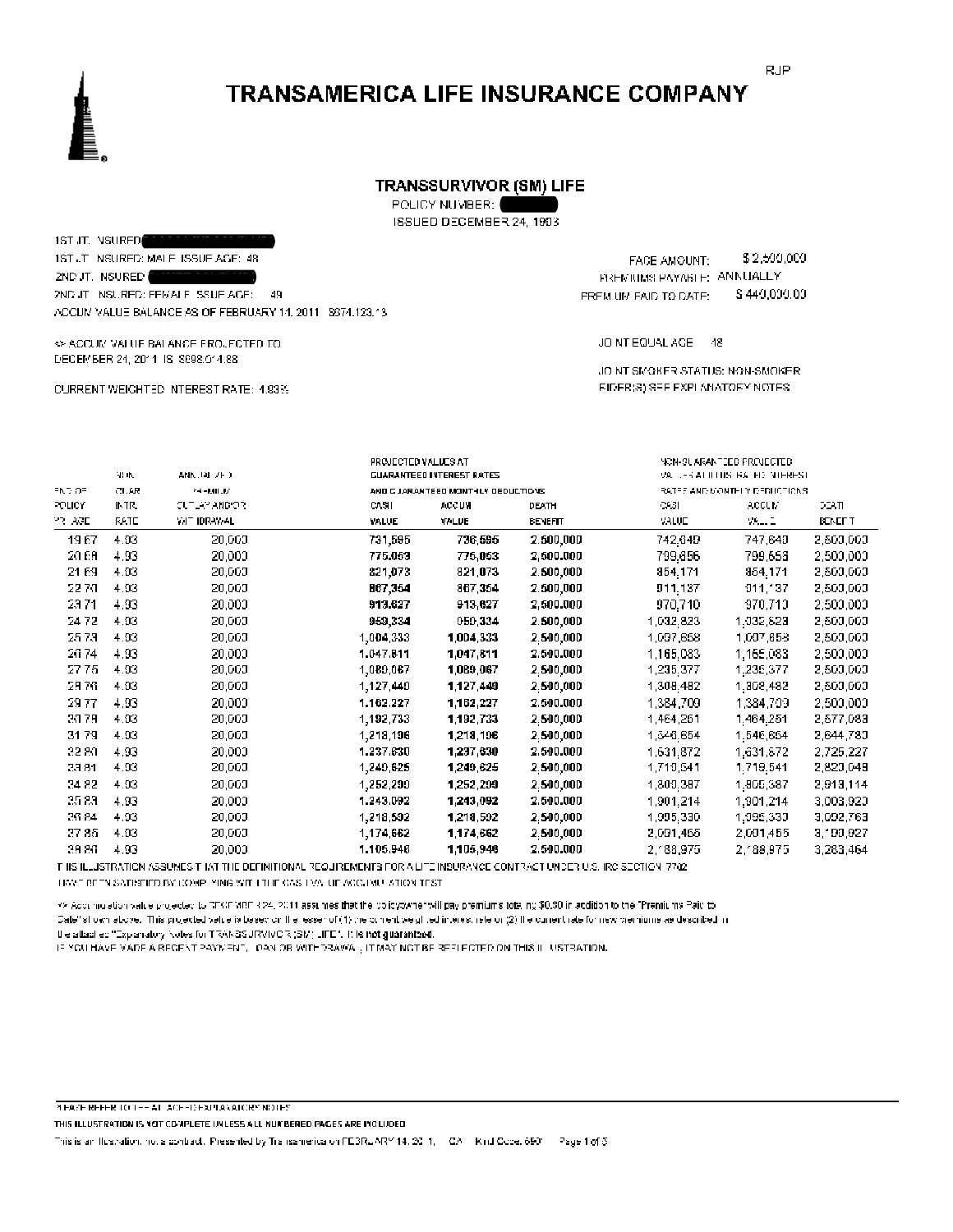### TRANSSURVIVOR (SM) LIFE

POLICY NUMBER:

ISSUED DECEMBER 24, 1993

1ST JT. NSURED: 1ST JT INSURED: MALE ISSUE AGE: 48 2ND JT. NSURED 2ND JT INSURED: FEMALE ISSUE AGE: 49 ACCUM VALUE BALANCE AS OF FEBRUARY 14, 2011 \$674,123.13

 $\Leftrightarrow$  ACCUR VALUE BALANCE FROUFCTED TO DECEMBER 24, 2011 IS \$698.014.88

CURRENT WEIGHTED INTEREST RATE: 1,93%

\$2,500,000 FACE AMOUNT: PREMIUMS PAYABLE: ANNUALLY \$440,000.00 FREM UM FAID TO DATE:

JOINT EQUAL AGE 48

JOINT SMOKER STATUS: NON-SMOKER EIDER(S) SEE EXPLANATORY NOTES.

|             |       |               | <b>PROJECTED VALUES AT</b>       |                                    |                                    |                               | NON-GUARANTEED PROJECTED. |               |  |
|-------------|-------|---------------|----------------------------------|------------------------------------|------------------------------------|-------------------------------|---------------------------|---------------|--|
|             | M.W.  | ANN. 141-71-0 | <b>CUARANTEED INTEREST RATES</b> |                                    | VALUES AT ITTUS THAT HE MITTERFST. |                               |                           |               |  |
| ラトラ・ロラ      | CLAR  | 24-MIL.M      |                                  | AND C JARANTEED MONTHLY DEDUCTIONS |                                    | RATEF AND MONTHLY DEDUCTIONS. |                           |               |  |
| POLICY      | INTR. | CUTLAY AND/OR | CVAL                             | ACCUY                              | DEATH                              | -2651                         | ACCUM                     | 22ATI         |  |
| 73. AGE     | RATE  | WE IDRAWAL    | YALUE                            | VALUE                              | BENEFTT                            | VALUE                         | VA 2                      | <b>BENEFT</b> |  |
| 29.87       | 4.93  | 20,000        | 1,005,488                        | 1,005,488                          | 2,500,000                          | 2,288.060                     | 2.288,060                 | 3,383,330     |  |
| 40.89       | 4.93  | 20,000        | 863.765                          | 363,765                            | 2,500.000                          | 2,388.044                     | 2.388,044                 | 3,462,665     |  |
| 41.89       | 4.93  | 20,000        | 667,980                          | 667,980                            | 2.500,000                          | 2,488.793                     | 2,488,793                 | 3,534,085     |  |
| 42.50       | 4.93  | 20,000        | 399,754                          | 399,754                            | 2.500,000                          | 2,599.396                     | 2.590,393                 | 3,522,930     |  |
| 43.91       | 4.93  | 20,000        | 33,068                           | 33.068                             | 2,500.000                          | 2,696.602                     | 2,696,602                 | 3,505,583     |  |
| 44.92       | 4.93  | 20,000        | ۵                                | 0                                  | D                                  | 2,809.034                     | 2.805,034                 | 3,511,293     |  |
| 45.93       | 4.93  | 20,000        | û                                |                                    | D                                  | 2,928.316                     | 2.028,315                 | 3,513,980     |  |
| 46.94       | 4.93  | 20,000        | 0                                |                                    | о                                  | 3,053,619                     | 3,056,619                 | 3,515,113     |  |
| 47.95.      | 4.93  | 20,000        | û                                |                                    | D                                  | 3,196.380                     | 3.196,380                 | 3,611,910     |  |
| 49.56       | 4.93  | 20,000        | û                                |                                    | D                                  | 3,343,455                     | 3,343,455                 | 3,711,233     |  |
| 49.97       | 4.93  | 20,000        | п                                |                                    | п                                  | 3,499,081                     | 3.499.081                 | 3,813,999     |  |
| 60.98       | 4.93  | 20,000        | û                                |                                    | D                                  | 3,664,629                     | 3,664,629                 | 3,921,154     |  |
| 51.59       | 4.93  | 20,000        | û                                |                                    | D                                  | 3,841.757                     | 3.841,757                 | 4,033,845     |  |
| £2 100 4.93 |       | 20,000        | О                                |                                    | D                                  | 4,032,338                     | 4,032,338                 | 4,032,339     |  |

IT IIS ILLUSTRATION ASSUMES TI KITTI IE DEFINITIONAL REQUIREMENTS FOR ALLTE INSURANCE CONTRACT UNDER U.S. IRC SECTION 7702. HAVE BEEN SATISFIED BY COMPLYING WITH THE CASH VALUE ACCUMULATION TEST.

<> Accuration value projected to DFCF MRF 3.24, 2011 assumes that the policypymer will pay premiums totaing \$0.00 in addition to the "Premiums Paid to

Date" shown above. This projected value is based on the ressent of (1) the conject weighted interest reterm (2) the current rate for new premiums as described in If elaffacilied "Explanatory Notes for TRANSSURVIVOR (SM) LIFE". It is not guaranteed.

IF YOU HAVE VADE A REGENT PAYMENT, LOAN OR WITHDRAWAL, IT MAY NOT BE REFLECTED ON THIS III, USTRATION.

**BEASE REFER TO THE AT ACEHDEMPIANATORY NOTES** 

THIS ILLUSTRATION IS NOT COMPLETE UNLESS ALL NUMBERED PAGES ARE INCLUDED

This is an Ilustration, not a contract. Presented by Transamerica on TEBRUARY 14, 2011. CA - Kind Oxde, 8851 - Page 2 of 5

**RJP**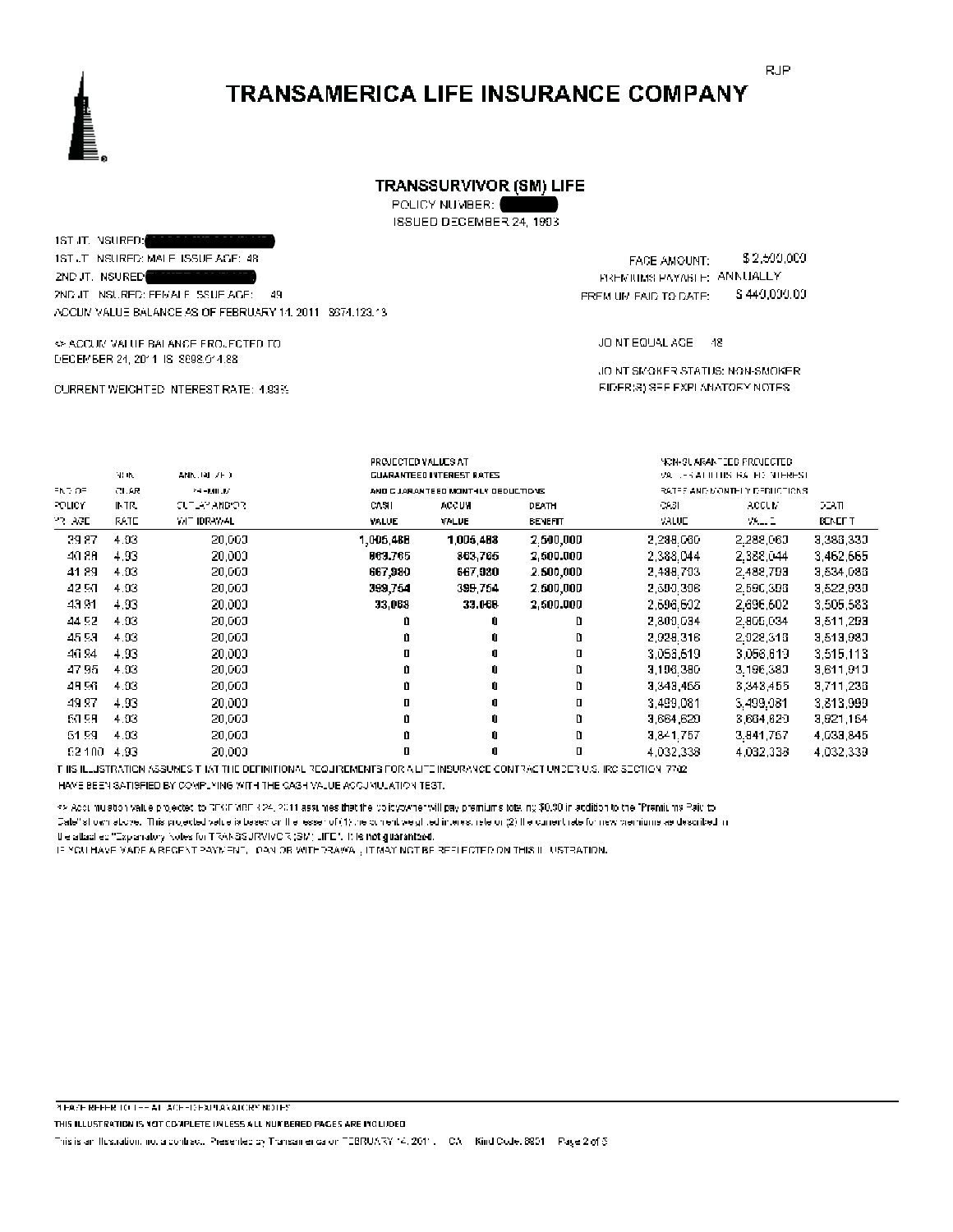

**RJP** 

EXPLANATORY NOTES FOR TRANSSURVIVOR (SM) LIFE.

 $-18.0 \cdot 108.043410 \, \text{N18 P} \cdot \text{R} \cdot \text{AA} \cdot \text{B} \cdot \text{I} \cdot \text{O} \cdot \text{R}$ 

TRANSSURVIVOR (SM) LIFE POLICY

Schedule of Benefits and R ders attached to the Policy Insuring

Guaranteed Policy Split Option Rider

Non-Participating with Level Deductions

While inforce, It a rider provides for a onetime option to split the policy, if the conditions sind definitions described in the policy are satisfied.

**REAZE REFER TO THE AT ACEHDEXPLANATORY NOTES** THIS ILLUSTRATION IS NOT COMPLETE UNLESS ALL NUMBERED PAGES ARE INCLUDED. This is an Ilustration, not a contract. Presented by Transamerica on TEBRUARY 14, 2011. CA Kind Code, 8831 Page 3 of 5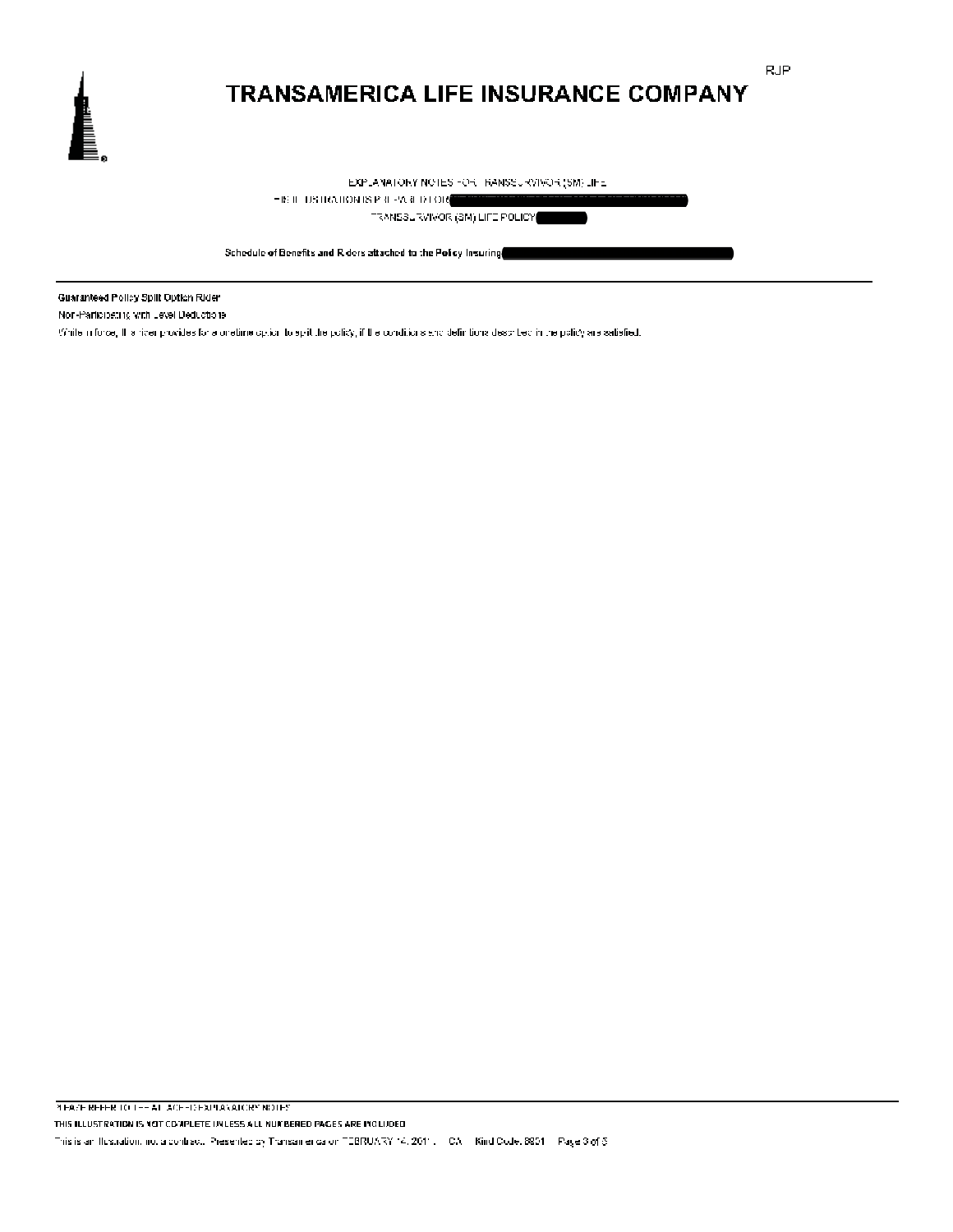D

EXPLANATORY NOTES FOR TRANSBUTWIVOR (5M) LITE

THIS LILLSTRATION IS PREPARED FOR TRANE SURVIVOR (SM) LIFE POLICY

| Overvlew                                                                                        | The life risurance we'dy illustrated on the provious page(s) is a flexible premium adjustable life insurance policy, which is<br>commenty called Universal Life. Fromium payments may be made at any time for the ife of the bolicy subject to the<br>minimum and maximum premium requirements as explained in the policy. If gher coyments will assume that coverage will<br>readings for a longer cened than lower payments.                                                                                                                                                                                                                                                                                                                                                                                                                                                                                                                                                                                                                                                                                                                                                                |
|-------------------------------------------------------------------------------------------------|-----------------------------------------------------------------------------------------------------------------------------------------------------------------------------------------------------------------------------------------------------------------------------------------------------------------------------------------------------------------------------------------------------------------------------------------------------------------------------------------------------------------------------------------------------------------------------------------------------------------------------------------------------------------------------------------------------------------------------------------------------------------------------------------------------------------------------------------------------------------------------------------------------------------------------------------------------------------------------------------------------------------------------------------------------------------------------------------------------------------------------------------------------------------------------------------------|
|                                                                                                 | This illustration shows future being values and length of ecverage based on current assumptions and contractual<br>guarantees regarding the interest rate credited, policy charges deducted and premiorns you plan to pay in the future. In<br>each example. The interest rate used is shown. The length of coverage and the values which would be provided by the<br>planned promium poyments are also shown. Promium are assumed to be received on the first day of any payment.<br>period. Payment of premiums of a different amount or made at a different time will allect actual future policy values and<br>benefils.                                                                                                                                                                                                                                                                                                                                                                                                                                                                                                                                                                  |
|                                                                                                 | CHANGES TO THE CURRENT INTEREST RATE OR POLICY CHARGES MAY RESULT IN ADDITIONAL PREMIUM PAYMENTS.<br>EEING REQUIRED TO KEEP THE POLICY IN FORCE                                                                                                                                                                                                                                                                                                                                                                                                                                                                                                                                                                                                                                                                                                                                                                                                                                                                                                                                                                                                                                               |
|                                                                                                 | Future doley values and I benefits are rareulated using your age, gender, and the underwriting class un rating shown in<br>your policy contract to determine the policy charges deducted. Only the values and penefits in the eclumns lase-ed<br>Projected Values at Guaranteed Interest Ratel Guaranteed Monthly Deductions represent amounts actually guaranteed<br>under the policy for the promiums shown. The culumns on the right hand side of the ledger show future policy values,<br>perelits, interest rates and charges which are not guaranteed and are subject to change.<br>The cultimate aboat<br>Non-Guaranteert Projected Values at Illustrated Interest Rates and Monthly Derbictions assume, for at years shown,<br>nterest rates that are equal to or more conservative than what the company is ourrently crediting, and monthly deductions.<br>which are equal to what the company is currently charging<br>This illustration is intended to assist you in understanding<br>how the colley works, not to predict actual future performance. Actual results are likely to be different from and may be<br>rinne or less favorable than those shown in this illustration. |
| Annualized Premium<br>Outlay and/or<br>Withdrawals                                              | Amuunts in this column will be dither promums or withdrawals (shown with a minus (-) sign). Annualized promiums arc<br>the sum of the periodic payments you bian to make calch year.                                                                                                                                                                                                                                                                                                                                                                                                                                                                                                                                                                                                                                                                                                                                                                                                                                                                                                                                                                                                          |
|                                                                                                 | Withdrawals (-) are the amounts taken from the colley's cash value and payable to you. Applicable surrender charges<br>have been deducted from the policy's values. Certain types of withdrawals may be subject to tax. You should consolt<br>your tax advisor as to the laxability of any planned withdrawal and the current status of tax laws which are subject to<br>mange.                                                                                                                                                                                                                                                                                                                                                                                                                                                                                                                                                                                                                                                                                                                                                                                                               |
| Current Weighted<br>Interest Rate                                                               | The idinate weighted interest rate is used to protect the current unbened cash values to the heat policy anniversary.<br>This vite is the average interest rate currently being earned by the various unleaned partime of your accumulation value.<br>as anown in the table of accumulation values in your annual statement. It is not a guaranteed rate,                                                                                                                                                                                                                                                                                                                                                                                                                                                                                                                                                                                                                                                                                                                                                                                                                                     |
| Non-Guaranteed<br>Projected Values at<br>llustrated Interest<br>Rates and Monthly<br>Deductions | The non-guaranteed values are based on the non-guaranteed increat rate. In the first three years i ustrated, this is the<br>asser of (1) the current weighted interest rate and (2) the current rate for new premiums. Thereafter, the values in these<br>courtins assume that the non-guaranteed illustrated monthly deductions and other policy charges remain in effect for the<br>duration of the policy. These values are not quarantized.                                                                                                                                                                                                                                                                                                                                                                                                                                                                                                                                                                                                                                                                                                                                               |
|                                                                                                 | ustration shows non-grammleed values cased on the illustrated exemiums and/or withdrawals. The interest rates,<br>Th::<br>shown in the "Kim Gran" into Rate" column for the chiration of the policy, and the comon) Manthly Deduction rates and phich<br>as by charges. The interest rate currently being eredited for this product is 5,00%. It is subject to change at any time. The<br>Company may docard a higher or lower rate but it will never be less than the guaranteed rate of 4.0% in any one year.<br>Munthly Docuction rates and other policy charges are subject to change ibe, can never exceed the maximums guaranteed<br>h the contract.                                                                                                                                                                                                                                                                                                                                                                                                                                                                                                                                    |
|                                                                                                 |                                                                                                                                                                                                                                                                                                                                                                                                                                                                                                                                                                                                                                                                                                                                                                                                                                                                                                                                                                                                                                                                                                                                                                                               |

**REACH REFER TO THE AT ACHED EXPLANATORY NOTES.** 

THIS ILLUSTRATION IS NOT COMPLETE UNLESS ALL NUMBERED PAGES ARE INCLUDED

This is an Ilustration, not a contract. Presented by Transamerica on TEBRUARY 14, 2011. CA Kind Code, 8801 Page 4 of 5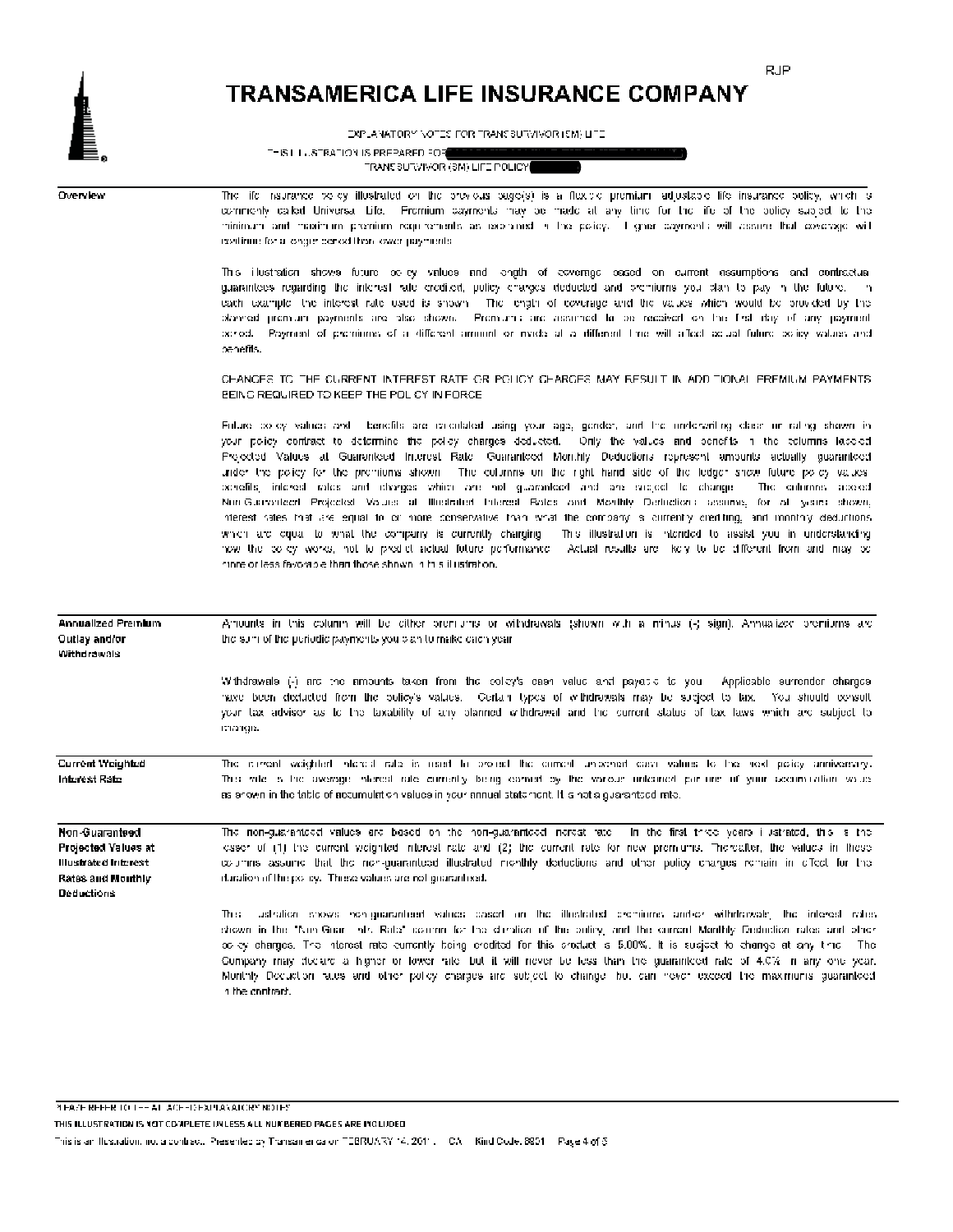EXPLANATORY NOTES FOR TRANSBUTWIVOR (5M) LITE

| E.                       | THIS LILLSTRATION IS PREPARED FOR                                                                                                                                                                                                   |
|--------------------------|-------------------------------------------------------------------------------------------------------------------------------------------------------------------------------------------------------------------------------------|
|                          | TRANE SURVIVOR (SM) LIFE POLICY                                                                                                                                                                                                     |
| Projected Values at      | The values shown here are calculated reang the lucabaled premiums and/or valodrowals, the guaranteed maximum meritily                                                                                                               |
| Guaranteed Interest      | deductions and the guaranteed cumulative interest rate of 5,00% for the duration of the solicy. The accurriulation value on                                                                                                         |
| Rate, Guaranteed         | any policy anniversary will be at least equal to what it would have been if the credited interest rate had have slows been 5.00 $\,$                                                                                                |
| <b>Monthly Deduction</b> | bercent. The Company could doclare an interest rate as low I as 4.00% in any year as long as the accurrination value does<br>holigo calcos. The guaranteert in him im on a cumulative basis.                                        |
| Cash Value Column        | The eash value is the accumulation value less applicable surrencky ponalties and any cutstanding can balance. It is the<br>amount you would receive if you were to surrencer the policy as of the policy year-end shown.            |
| Accumulation Value       | The accumulation value equals the sum of the premiums paid less experies charges, monthly deductions, and any                                                                                                                       |
| Colunin                  | withdrawals, blue interest accumulated at the non-guaranteed subgs). It is custrated here not of any trans.                                                                                                                         |
| Definition of "Survivor" | As used in this illustration, "Survivor" means the last of the joint insureds to die. The death benefit is payable at the death<br>of the Surviver. The death benefit shown has been reduced by the amount of any cutstanding tran. |
| Death Benefit            | The rhealth conditionaly differ from the face around for one or more of the to overig readors.                                                                                                                                      |
|                          | 1. I your puticy is the Return of Accomulation Value ("Pus") version the death benefit is the face amount plus the<br>accumulation value.                                                                                           |
|                          | 2. The death henoft is designed to exceed the accomplation value by a specified amount to qualify as He insurance under<br>RC Sechan 7702.                                                                                          |
|                          | 3. The ricath benefit is a ways reduced by any outstanding lean fialance.                                                                                                                                                           |
| Special Policy Features  | Roth the nun-guaranteed and guaranteed values reflect only the fusivaled adivities (such as exemiums withdrawns,                                                                                                                    |
|                          | cans, and changes to the face amount and death penefit; If you mange the amount or liming of lichy of these activities,                                                                                                             |
|                          | the values in your colley will change accordingly. Details may be found in your bolley.                                                                                                                                             |
|                          |                                                                                                                                                                                                                                     |

Tyou have any questions regarding this illustration, please contact your Transamorica Servicing Representative, either directly or through the Transamer calservicing agency: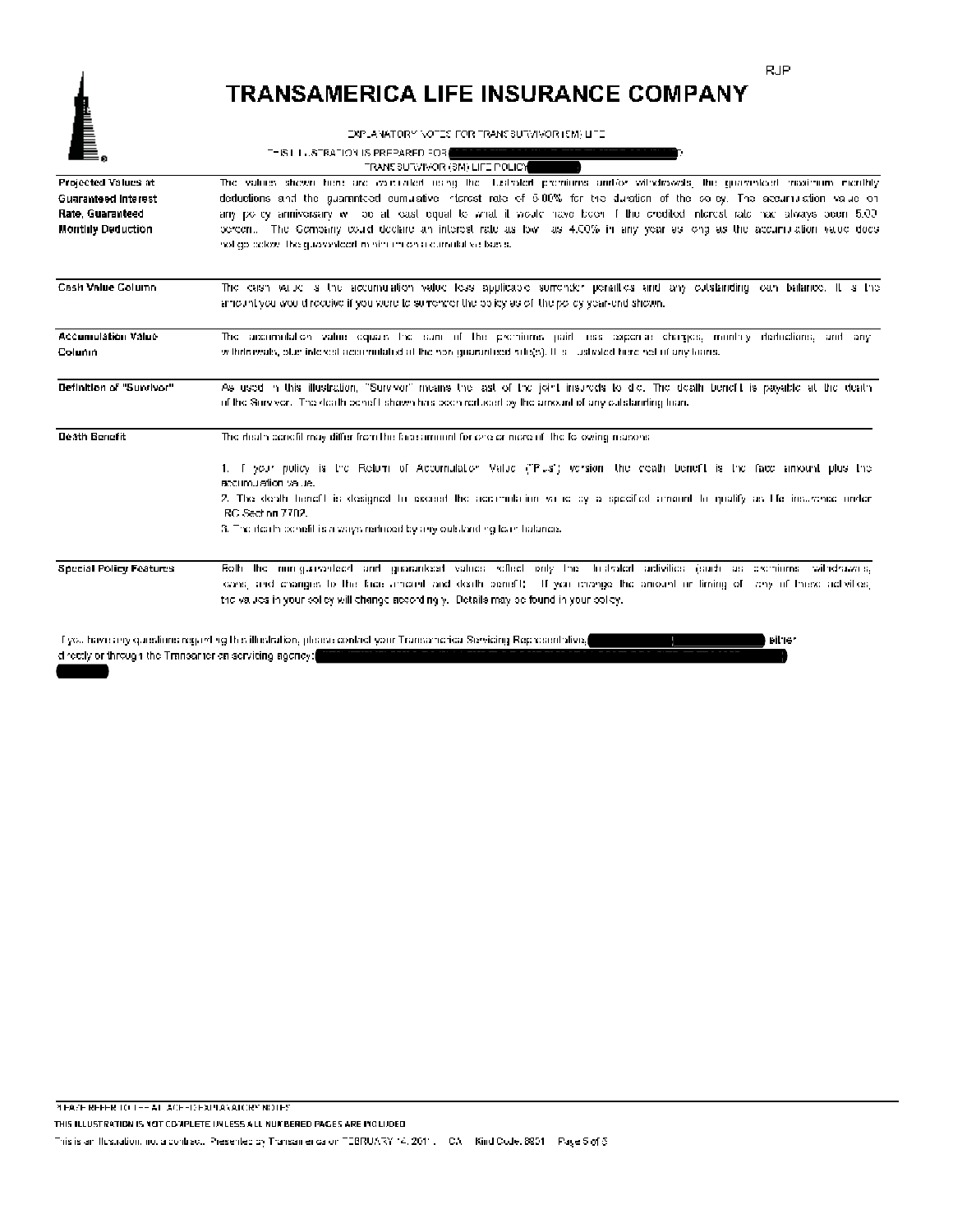# **Primary Recommendation**

The following pages are the projections and ledger of values for the recommended alternative to your existing life insurance policy based on your Primary Objective: Add / Increase Benefits. Please review the projections and corresponding ledger with your licensed life insurance advisor.

# **Primary Objective: Add / Increase Benefits**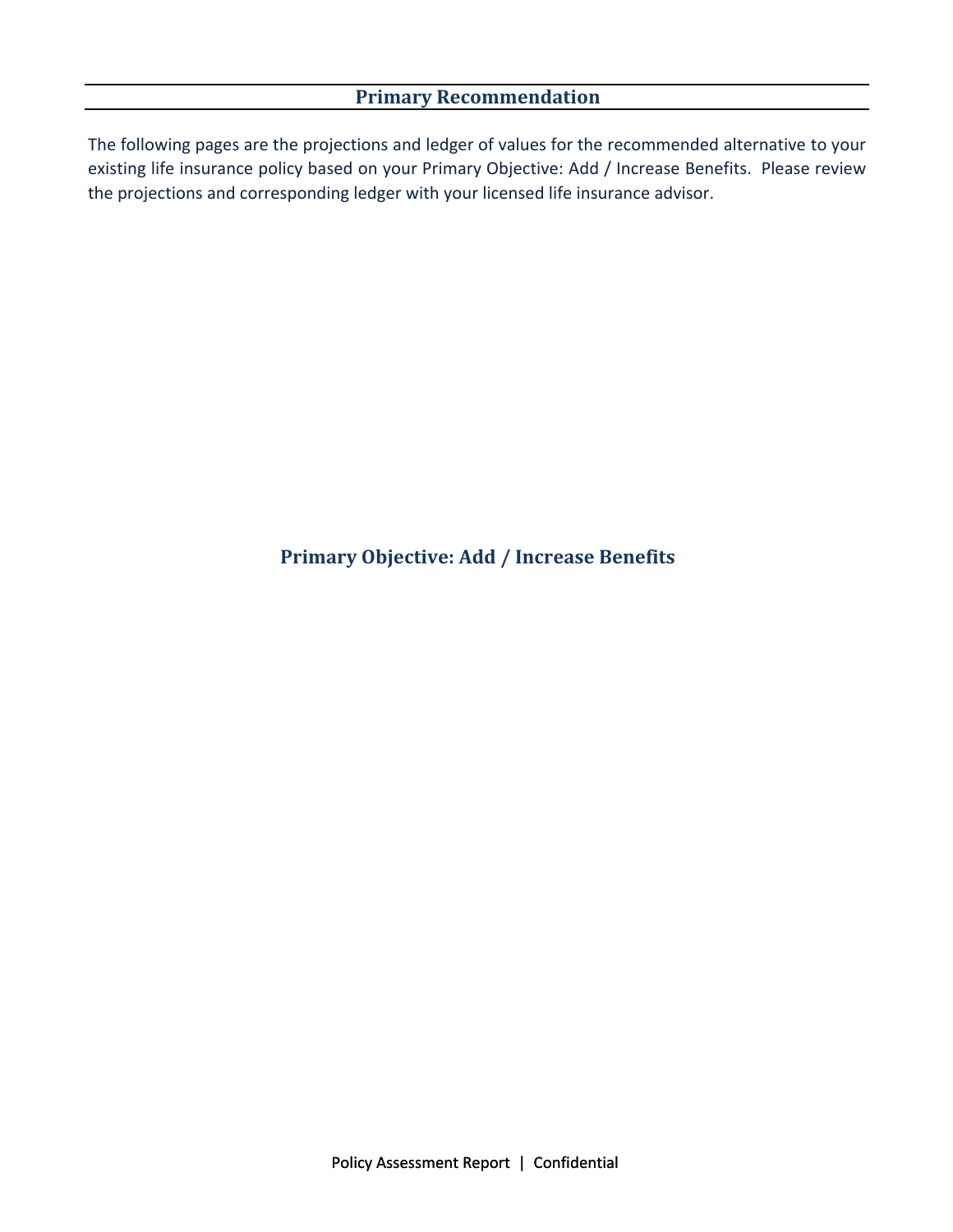### **A life insurance projection**

**The Lincoln National Life Insurance Company Flexible Premium Adjustable Life Insurance** Policy Form SUL5030 and state variations thereof.

Prepared for: George Client Jean Client

Presented by: Insurance Professional Pinney Insurance Center, Inc 2266 Lava Ridge Court Roseville, CA 95746 Phone: (800) 823-4852

This product is issued on policy form SUL5030 and state variations by The Lincoln National Life Insurance Company, Fort Wayne, IN. The Lincoln National Life Insurance Company is not authorized nor does it solicit business in the state of New York. In some states, contract terms are set out and coverage may be provided in the form of certificates issued under a group policy issued by The Lincoln National Life Insurance Company to a group life insurance trust. **The contractual obligations are backed by the claims-paying ability of The Lincoln National Life Insurance Company.**

Policies sold in New York are issued on policy form SUL5030N by Lincoln Life & Annuity Company of New York, Syracuse, NY. **The contractual obligations are backed by the claims-paying ability of Lincoln Life & Annuity Company of New York.** 

Product and features are subject to state availability. Limitations and exclusions may apply.

This is a life insurance projection and not a contract. The terms of the policy constitute the actual agreement of coverage.

Lincoln Financial Group is the marketing name for Lincoln National Corporation and its affiliates. Affiliates are separately responsible for their own financial and contractual obligations.



**Financial Group®** *This projection is not complete without all pages*.

FLEX v13.0 **The Lincoln National Life Insurance Company Fort Wayne, IN**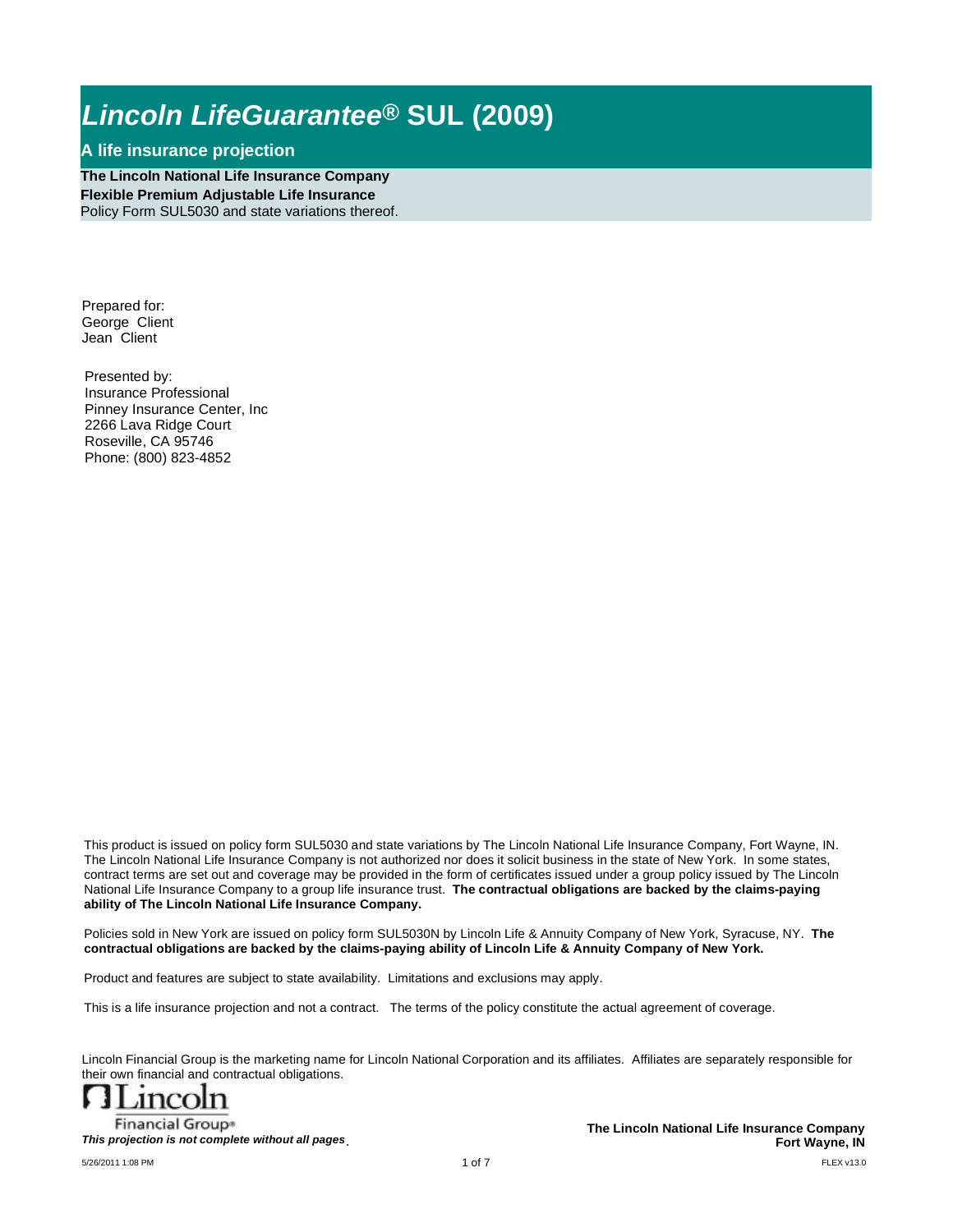**A Life Insurance Projection Flexible Premium Adjustable Life Insurance**

Presented by: Insurance Professional

# **ALinco Financial Group**

### **Understanding Your Projection**

| Jean Client<br>For: George Client<br>Age: 65<br>66<br>Sex:<br>Male<br>Female<br>Class: Standard Non-Tobacco<br>Standard Non-Tobacco | Initial Death Benefit:<br>\$4,511,376<br>Initial Death Benefit Opt:<br>Level<br>Initial Payment Mode:<br>Annual<br>None<br>Riders: |
|-------------------------------------------------------------------------------------------------------------------------------------|------------------------------------------------------------------------------------------------------------------------------------|
|-------------------------------------------------------------------------------------------------------------------------------------|------------------------------------------------------------------------------------------------------------------------------------|

### *Product Overview*

*Lincoln LifeGuarantee***® SUL (2009)** provides survivorship guaranteed life insurance protection through the Coverage Protection Guarantee (CPG). The CPG provides an alternate Coverage Protection Value (CPV) that, if positive, will ensure that the coverage will continue even if the cash surrender value is insufficient to cover charges. The impact of the CPG is reflected in the projection in years where the death benefit remains in force while the cash surrender value is zero. Please refer to your Policy and any riders for more detailed information on your Coverage Protection Guarantee. Timing and amount of premium payments will impact the length of the CPG as will loans, withdrawals and policy changes (including timing thereof). You may make additional premium payments to extend the length of the CPG at any time while the policy is in force. However, if the policy lapses longer than 90 days (subject to state variation) and is then reinstated, the CPG will be permanently lost. The CPG includes a Premium Relief Feature such that any premium received during the current policy month is treated as though it was received at the beginning of the policy month for the purpose of calculating the CPG.

### The Guaranteed Values section shows guaranteed death benefit protection through month 12 of policy year 61; please see the **Guaranteed Values section of this projection for further clarity.**

If the policy is still in force at the younger insured's attained age 121, the CPG terminates, as it is no longer necessary since no further charges are due and the policy is guaranteed to continue in force to the death of the last surviving insured. If there is a loan, loan interest will continue to accrue.

### *Premiums*

### **Premium Timing**

We do not credit premiums until received. Please review the Transaction Summary for the timing of premiums used to create this **projection.** If premiums are not received as assumed in this projection, the Premium Relief Feature notwithstanding, this will impact cash surrender values and may impact the length of the Coverage Protection Guarantee. These assumptions are illustrative only and actual policy performance will vary to the extent these assumptions are met. Actual results may be more or less favorable than those shown. **This projection**  is assuming funds from an external replacement. Please be aware that Lincoln has no control over the timing of receipt of these funds. You should request a revised projection once the amount and timing of external replacement money is verified. **Premium Outlay**

You may vary the amount and timing of your planned premium provided the premium outlay is within guidelines set by the Internal Revenue Service (IRS). Please be aware that the timing of premium payments is critical to calculating and monitoring the policy's compliance with IRS guidelines. Premium limits and requirements may change after issue if unscheduled changes are made or if planned changes are made at different times than originally assumed. **Changes to premium mode are never automatic.** Please also note that changing to a more frequent mode (such as Quarterly to Monthly) will cause an increase in the annualized premium requirement in order to provide the same results. Any modal changes should be verified by requesting an inforce projection. Please note that it is not advantageous to pay premiums on this product past age 100. The Coverage Protection Guarantee (CPG) costs after that time are \$10 per month. In order to provide you with the most cost-effective lifetime protection, the projection solves for premium outlay such that it provides a CPG value sufficient to fund the remaining years after age 100, rather than continuing to request that you pay premiums after that time.

#### *Glossary of Terms* **Policy Value**

The sum of premiums paid less a premium expense charge, monthly deductions, and withdrawals, plus interest. When prefaced by "net", the value is less loans.

**Surrender Value**

The policy value less surrender charges and loans.

### **Monthly Deductions**

Deductions are made every month until the younger insured's attained age 121, regardless of whether or not premiums are paid. Monthly Deductions include cost of insurance, expense and administrative charges as well as the cost of any additional benefits or riders. Information on these charges can be found within your policy.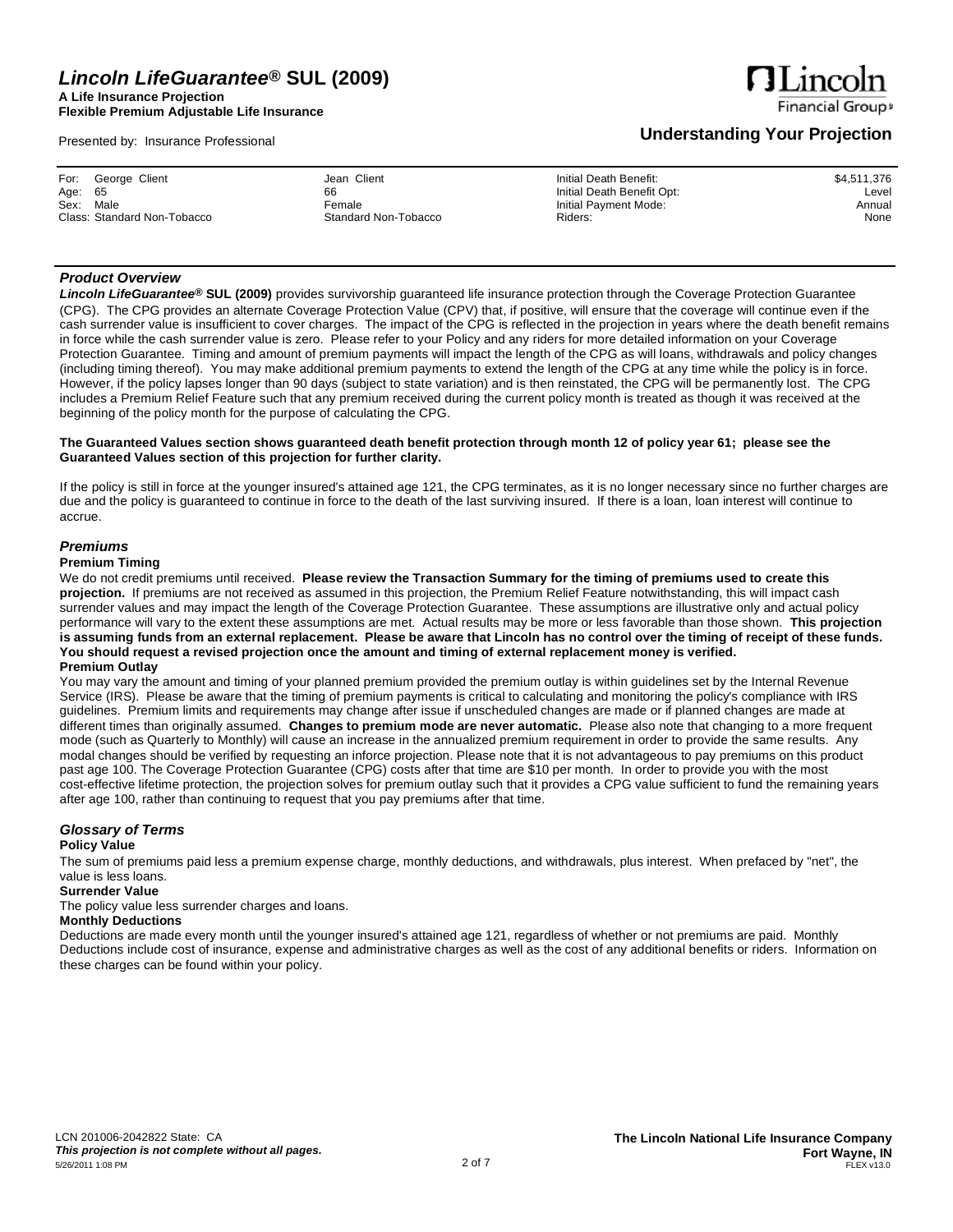### *Lincoln LifeGuarantee***® SUL (2009) A Life Insurance Projection**

**Flexible Premium Adjustable Life Insurance**

Presented by: Insurance Professional

**HLincoln** Financial Group»

### **Guaranteed Values**

George Client 65 Sex: Male Class: Standard Non-Tobacco For: Age:

Jean Client 66 Female Standard Non-Tobacco Initial Death Benefit: Initial Death Benefit Opt: Initial Payment Mode: Riders:

\$4,511,376 Level Annual None

|                    | Guaranteed 3.00% Interest/Guaranteed Charges |        |                 |                           |                                |
|--------------------|----------------------------------------------|--------|-----------------|---------------------------|--------------------------------|
| End                | Annual                                       |        | Net             |                           |                                |
| of<br><u>Y</u> ear | <b>Premium</b><br>Outlay                     | Key(1) | Policy<br>Value | <b>Surrender</b><br>Value | <b>Death</b><br><b>Benefit</b> |
|                    |                                              |        |                 |                           |                                |
|                    |                                              |        |                 |                           |                                |
| 1                  | 681,623                                      | Α      | 574,375         | 371,227                   | 4,511,376                      |
| 2                  | 20,000                                       | A      | 585,021         | 390,716                   | 4,511,376                      |
| 3                  | 20,000                                       | Α      | 593,906         | 408,624                   | 4,511,376                      |
| 4                  | 20,000                                       | Α      | 600,545         | 424,466                   | 4,511,376                      |
| 5                  | 20,000                                       | Α      | 604,388         | 437,648                   | 4,511,376                      |
| 6                  | 20,000                                       | Α      | 604,682         | 447,461                   | 4,511,376                      |
| 7                  | 20,000                                       | Α      | 600,550         | 453,028                   | 4,511,376                      |
| 8                  | 20,000                                       | Α      | 590,760         | 453,028                   | 4,511,376                      |
| 9                  | 20,000                                       | Α      | 574,045         | 446,283                   | 4,511,376                      |
| 10                 | 20,000                                       | Α      | 548,919         | 431,262                   | 4,511,376                      |
|                    | 861,623                                      |        |                 |                           |                                |
|                    |                                              |        |                 |                           |                                |
| 11                 | 20,000                                       | Α      | 513,572         | 406,201                   | 4,511,376                      |
| 12                 | 20,000                                       | Α      | 465,839         | 368,935                   | 4,511,376                      |
| 13                 | 20,000                                       | Α      | 402,869         | 316,611                   | 4,511,376                      |
| 14                 | 20,000                                       | Α      | 321,149         | 245,763                   | 4,511,376                      |
| 15                 | 20,000                                       | Α      | 216,145         | 151,948                   | 4,511,376                      |
| 16                 | 20,000                                       | Α      | 81,047          | 28,354                    | 4,511,376                      |
| 17                 | 20,000                                       | Α      | 0               | 0                         | 4,511,376                      |
| 18                 | 20,000                                       | Α      | 0               | 0                         | 4,511,376                      |
| 19                 | 20,000                                       | Α      | 0               | 0                         | 4,511,376                      |
| 20                 | 20,000                                       | Α      | 0               | 0                         | 4,511,376                      |
|                    | 1,061,623                                    |        |                 |                           |                                |
|                    |                                              |        |                 |                           |                                |
| 21                 | 20,000                                       | Α      | 0               | 0                         | 4,511,376                      |
| 22                 | 20,000                                       | Α      | 0               | 0                         | 4,511,376                      |
| 23                 | 20,000                                       | Α      | 0               | 0                         | 4,511,376                      |
| 24                 | 20,000                                       | Α      | 0               | 0                         | 4,511,376                      |
| 25                 | 20,000                                       | Α      | 0               | 0                         | 4,511,376                      |
| 26                 | 20,000                                       | Α      | 0               | 0                         | 4,511,376                      |
| 27                 | 20,000                                       | Α      | 0               | 0                         | 4,511,376                      |
| 28                 | 20,000                                       | Α      | 0               | 0                         | 4,511,376                      |
| 29                 | 20,000                                       | Α      | 0               | 0                         | 4,511,376                      |
| 30                 | 20,000                                       | Α      | 0               | 0                         | 4,511,376                      |
|                    | 1,261,623                                    |        |                 |                           |                                |
| 31                 | 20,000                                       | Α      | 0               | 0                         | 4,511,376                      |
| 32                 | 20,000                                       | Α      | 0               | 0                         | 4,511,376                      |
| 33                 | 20,000                                       | Α      | 0               | 0                         | 4,511,376                      |
| 34                 | 20,000                                       | Α      | 0               | 0                         | 4,511,376                      |
| 35                 | 20,000                                       | Α      | 0               | 0                         | 4,511,376                      |
| 36                 | 20,000                                       | Α      | 0               | 0                         | 4,511,376                      |
| 37                 | 20,000                                       | Α      | 0               | 0                         | 4,511,376                      |
| 38                 | 20,000                                       | Α      | 0               | 0                         | 4,511,376                      |
| 39                 | 20,000                                       | Α      | 0               | 0                         | 4,511,376                      |
| 40                 | 20,000                                       | A      | 0               | 0                         | 4,511,376                      |

(1) Key: (A) Annual

LCN 201006-2042822 State: CA *This projection is not complete without all pages.* 1,461,623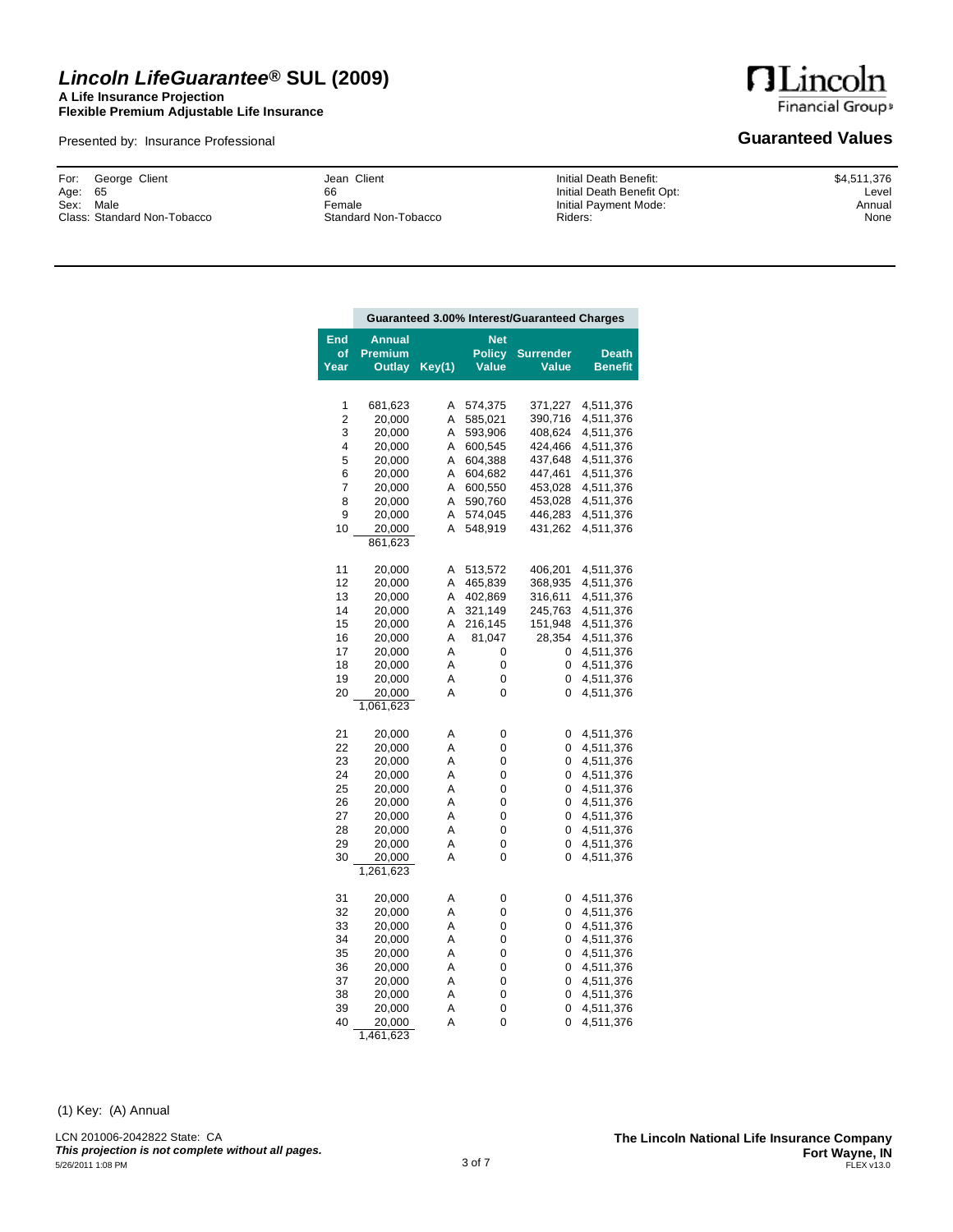### *Lincoln LifeGuarantee***® SUL (2009) A Life Insurance Projection**

**Flexible Premium Adjustable Life Insurance**

Presented by: Insurance Professional

**HLincoln** Financial Group»

### **Guaranteed Values**

George Client 65 Sex: Male Class: Standard Non-Tobacco For: Age:

Jean Client 66 Female Standard Non-Tobacco Initial Death Benefit: Initial Death Benefit Opt: Initial Payment Mode: Riders:

\$4,511,376 Level Annual None

|                   | Guaranteed 3.00% Interest/Guaranteed Charges     |        |                                             |                                  |                                |  |
|-------------------|--------------------------------------------------|--------|---------------------------------------------|----------------------------------|--------------------------------|--|
| End<br>of<br>Year | <b>Annual</b><br><b>Premium</b><br><b>Outlay</b> | Key(1) | <b>Net</b><br><b>Policy</b><br><b>Value</b> | <b>Surrender</b><br><b>Value</b> | <b>Death</b><br><b>Benefit</b> |  |
|                   |                                                  |        |                                             |                                  |                                |  |
| 41                | 20,000                                           | A      | 0                                           | 0                                | 4,511,376                      |  |
| 42                | 20,000                                           | A      | 0                                           | 0                                | 4,511,376                      |  |
| 43                | 20,000                                           | A      | 0                                           | 0                                | 4,511,376                      |  |
| 44                | 20,000                                           | A      | 0                                           | 0                                | 4,511,376                      |  |
| 45                | 20,000                                           | A      | 0                                           | $\Omega$                         | 4,511,376                      |  |
| 46                | 20,000                                           | A      | 0                                           | 0                                | 4,511,376                      |  |
| 47                | 20,000                                           | A      | 0                                           | 0                                | 4,511,376                      |  |
| 48                | 20,000                                           | A      | 0                                           | 0                                | 4,511,376                      |  |
| 49                | 20.000                                           | A      | 0                                           | 0                                | 4,511,376                      |  |
| 50                | 20,000                                           | Α      | 0                                           | 0                                | 4,511,376                      |  |
|                   | 1,661,623                                        |        |                                             |                                  |                                |  |
| 51                | 20,000                                           | A      | 0                                           | 0                                | 4,511,376                      |  |
| 52                | 20,000                                           | A      | 0                                           | 0                                | 4,511,376                      |  |
| 53                | 20,000                                           | Α      | 0                                           | 0                                | 4,511,376                      |  |
| 54                | 20,000                                           | A      | 0                                           | 0                                | 4,511,376                      |  |
| 55                | 20,000                                           | Α      | 0                                           | 0                                | 4,511,376                      |  |
| 56                | 20,000                                           | A      | 0                                           | $\Omega$                         | 4,511,376                      |  |
| 57                | 0                                                |        | 0                                           | 0                                | 4,511,376                      |  |
| 58                | 0                                                |        | 0                                           | 0                                | 4,511,376                      |  |
| 59                | 0                                                |        | 0                                           | 0                                | 4,511,376                      |  |
| 60                | 0                                                |        | 0                                           | 0                                | 4,511,376                      |  |
|                   | 1,781,623                                        |        |                                             |                                  |                                |  |
| 61                | ი<br>1,781,623                                   |        | 0                                           | 0                                | 4,511,376                      |  |

(1) Key: (A) Annual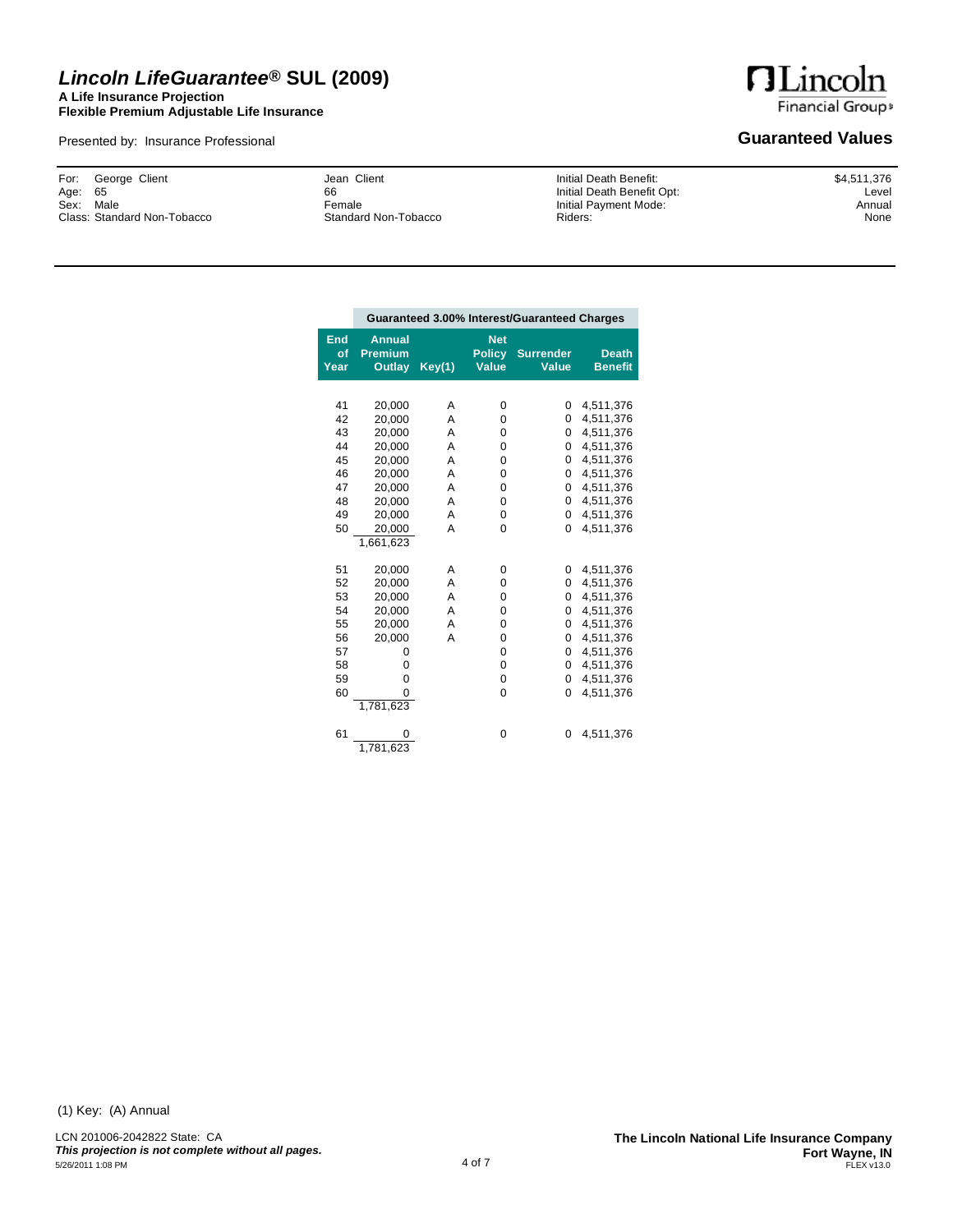**A Life Insurance Projection Flexible Premium Adjustable Life Insurance**

Presented by: Insurance Professional

**HLincoln Financial Groups** 

### **Transaction Summary**

This Transaction Summary is to help you understand the timing and amount of policy changes and premiums assumed in this projection. If the actual timing and/or amount of any transaction differs from what is projected, the ending values and benefit periods will most likely be different than currently shown in this projection. Note that most post-issue policy changes, including more than two scheduled premium changes, are not automatic and must be initiated by the Owner. Other changes such as specified amount increases require additional underwriting and approval. Please note that the requested transactions may have been modified automatically in an effort to comply with contract and regulatory limitations. Scheduled premiums are considered ongoing unless otherwise indicated.

|   |   | Year Month Projected Transactions       | <b>Details</b>       |
|---|---|-----------------------------------------|----------------------|
|   |   |                                         |                      |
| 1 | 1 | Death Benefit Option                    | Level                |
|   | 1 | <b>Specified Amount</b>                 | \$4,511,376.00       |
| 1 | 1 | <b>First Insured Underwriting Class</b> | Standard Non-Tobacco |
|   | 1 | Second Insured Underwriting Class       | Standard Non-Tobacco |
|   |   | External 1035 Funds                     | \$661,623.00         |
|   |   | <b>Scheduled Annual Premium</b>         | \$20,000.00          |

External Replacement Premium Information:

External replacement premium amounts are assumed to be received as projected in the Transaction Summary, by the first day of the month specified. We do not begin to credit interest on this amount until it is actually received, so if the premium comes in later or is less than projected, the policy will not perform as shown and a revised projection reflecting the actual amount and month received should be discussed with the client.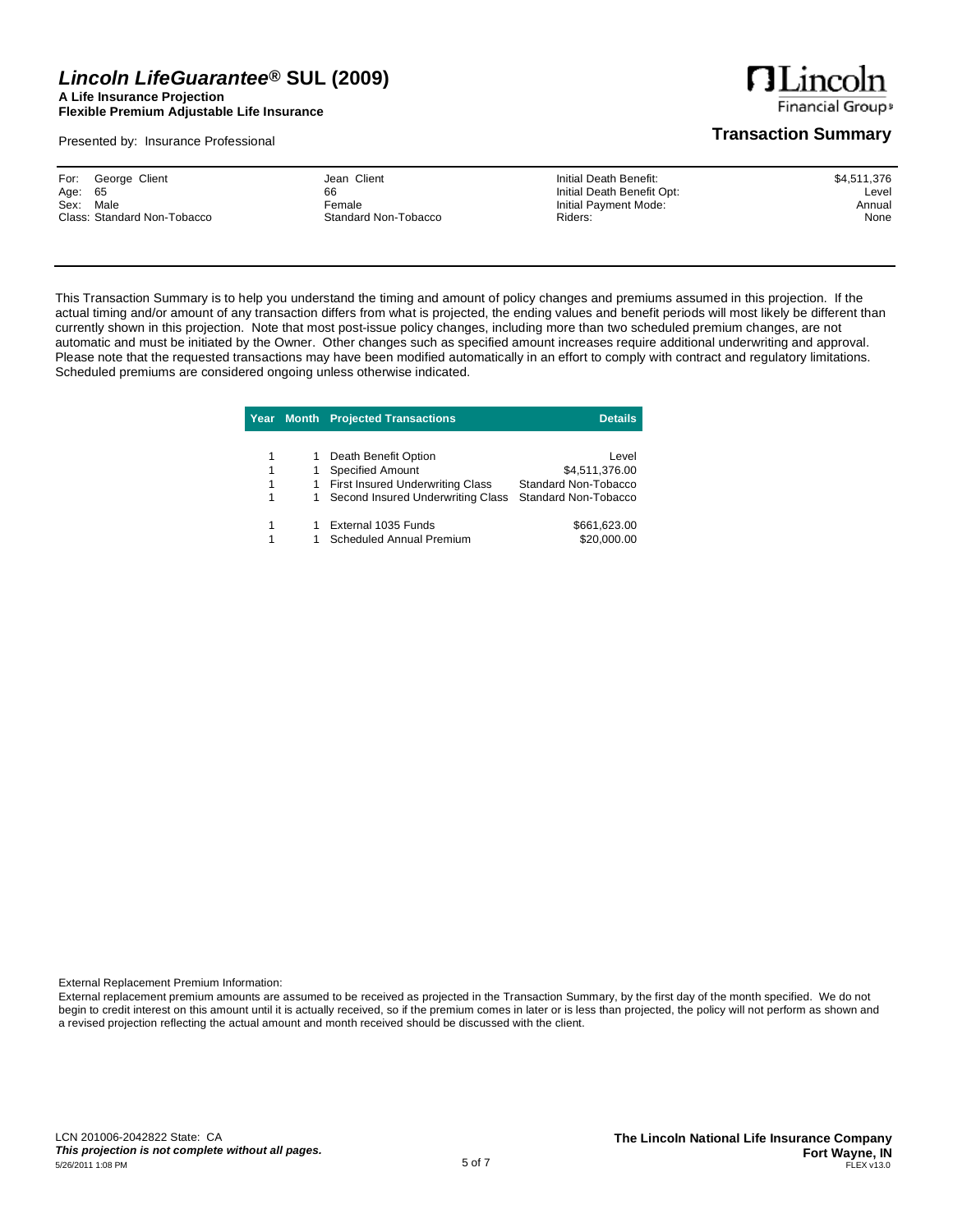**A Life Insurance Projection Flexible Premium Adjustable Life Insurance**

Presented by: Insurance Professional

**Financial Group** 

**Tax Information and Signature Page**

 $\eta$ Linco

|           | For: George Client          | Jean Client          | Initial Death Benefit:     | \$4,511,376 |
|-----------|-----------------------------|----------------------|----------------------------|-------------|
| Age: 65   |                             | 66                   | Initial Death Benefit Opt: | Level       |
| Sex: Male |                             | Female               | Initial Payment Mode:      | Annual      |
|           | Class: Standard Non-Tobacco | Standard Non-Tobacco | Riders:                    | None        |

### **Tax Information**

**Assumed Tax Bracket:** 28.00%

**1035 Exchange: Gross Cash Value Amount -** \$661,623.00 **Cost Basis:** \$0

This projection assumes a tax advantaged 1035 transaction. Please consult a professional tax advisor: e.g., attorney or accountant **for further information.**

### **Modified Endowment Contract Testing:**

Initial TAMRA Seven-Pay Premium: \$194,555.08

This presentation under current tax code interpretation using the Guaranteed Values will not become a Modified Endowment Contract. Please consult a professional tax advisor: e.g., attorney or accountant for further information.

#### **Definition of Life Insurance**

You have selected the Cash Value Accumulation Test for this policy. This selection must be made when you complete your application and cannot be changed.

IRS Circular 230 Disclosure: This material was prepared to support the promotion and marketing of insurance products. Lincoln Financial Group ®affiliates, their distributors, and their respective employees, representatives, and/or insurance agents do not provide tax, accounting, or legal advice. Any tax statements contained herein were not intended or written to be used, and cannot be used for the purpose of avoiding U.S. federal, state or local tax penalties. Please consult with your own independent advisor as to **any tax, accounting or legal statements made herein.**

The IRS has not ruled that a survivorship to survivorship contract exchange will be treated as a like exchange under IRC Section 1035. The Service in PLR 9542037 has ruled that 1035 treatment is NOT available where a single life contract was exchanged for a survivorship contract and where two single life contracts were exchanged for a survivorship contract. Please consult your professional tax advisor; e.g. attorney, accountant, for more information.

If this projection provides for premium amount changes in future years, Lincoln offers a feature so that the first two premium changes will be processed automatically. You will receive advance notification of these changes by letter approximately 60 days prior to the policy anniversary date in the year the change is projected. These premium changes do not provide any implied or guaranteed coverage or policy values and it is the responsibility of the owner to review annual statements to ensure the policy is funded as desired.

### **Signature Section**

I understand that this projection is not a contract and that the terms of the policy constitute the actual agreement of coverage. I have been advised to consult with my own tax advisors regarding the tax effects of the projected policy and also with respect to its valuation. It is my intention to replace existing coverage with the coverage represented by this projection. My insurance agent has explained the advantages and disadvantages of this exchange. I further understand that the guarantees provided by the Coverage Protection Guarantee are directly affected by the amount and timing of premiums paid.

| Date | Proposed Insured(s) Signature      |  |
|------|------------------------------------|--|
|      |                                    |  |
| Date | Proposed Owner/Applicant Signature |  |

The information above is NOT intended as legal or tax advice. For such advice, the taxpayer should consult his or her attorney or tax advisor. I certify that this projection has been presented to the applicant/owner. I have made no statements that are inconsistent with the projection. I have advised the applicant/owner to consult with tax advisors regarding the tax effects of the projected policy.

\_\_\_\_\_\_\_\_ X\_\_\_\_\_\_\_\_\_\_\_\_\_\_\_\_\_\_\_\_\_\_\_\_\_\_\_\_\_\_\_\_\_\_\_\_\_\_\_\_\_\_\_\_\_\_\_\_\_\_\_\_\_\_\_\_\_\_\_\_\_\_\_\_\_\_\_\_\_\_\_\_\_\_\_\_\_\_\_\_\_\_\_\_\_ Date Licensed Agent/Representative Signature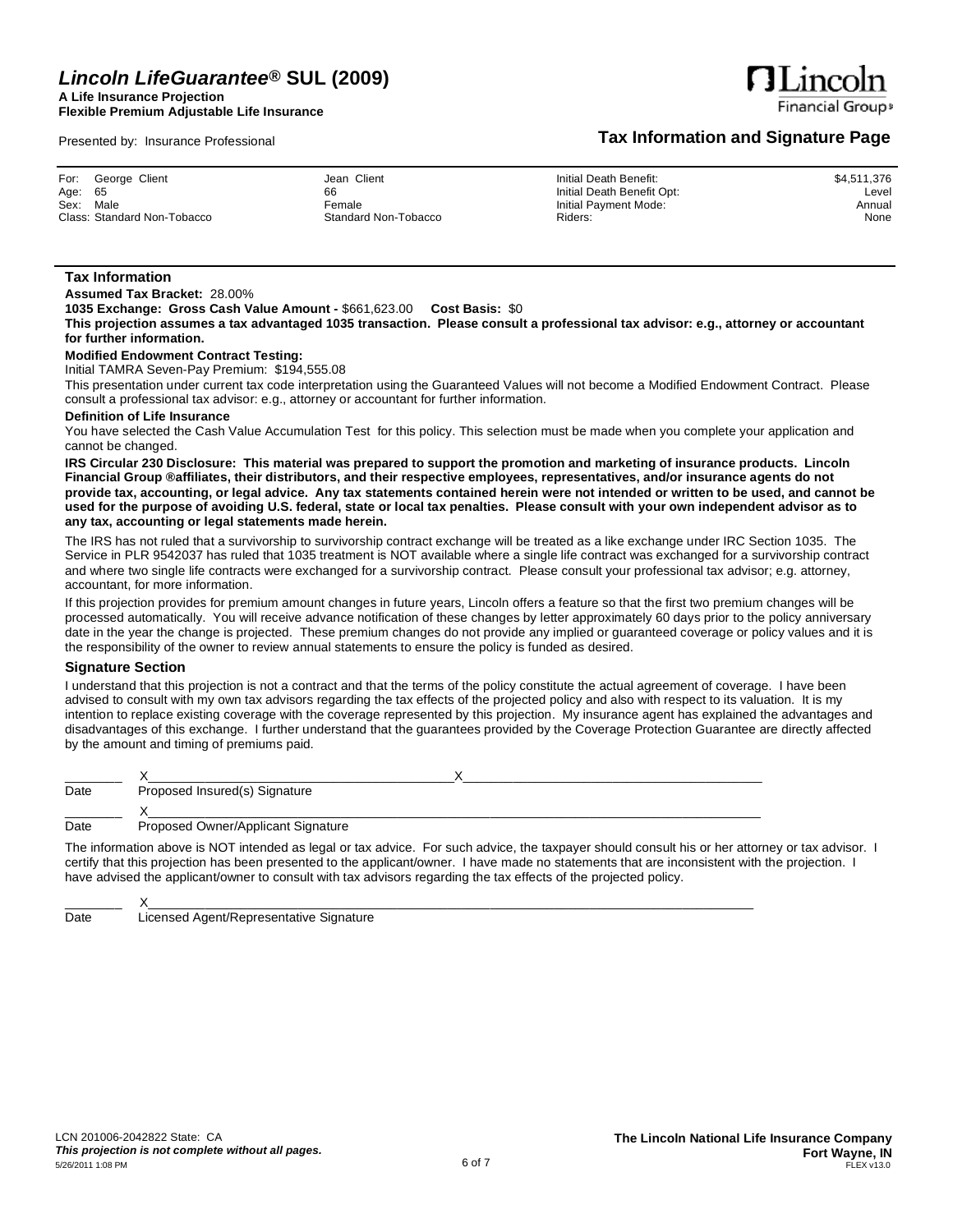**A Life Insurance Projection**

**Flexible Premium Adjustable Life Insurance** Presented by: Insurance Professional

### **New Business Data**

| You MUST include the New Business Data when submitting the projection to Home Office. |  |
|---------------------------------------------------------------------------------------|--|
| The following are initial values and do not reflect future changes.                   |  |

| Product:                         | Lincoln LifeGuarantee® SUL (2009) | <b>DEFRA Type:</b> | <b>Cash Value Accumulation Test</b>      |
|----------------------------------|-----------------------------------|--------------------|------------------------------------------|
| Unisex:                          | No                                | 7-Pay Premium:     | \$194,555.08                             |
| State:                           | CA                                | Is Exchanged       |                                          |
| Underwriting:                    | <b>Full Underwriting</b>          | Contract a MEC:    | No                                       |
| <b>Insured</b>                   |                                   | <b>MEC Status:</b> | Not a MEC                                |
| Name:                            | George Client                     | Owner Type:        | Insured                                  |
| Gender:                          | Male                              |                    |                                          |
| Age:                             | 65                                |                    |                                          |
| Class:                           | Standard Non-Tobacco              |                    |                                          |
| Table Rating:                    | None                              |                    |                                          |
| Flat Extra/1000:                 | \$0 for 0                         |                    |                                          |
| <b>Second Insured</b>            |                                   |                    |                                          |
| Name:                            | Jean Client                       |                    |                                          |
| Gender:                          | Female                            |                    |                                          |
| Age:                             | 66                                |                    |                                          |
| Class:                           | Standard Non-Tobacco              |                    |                                          |
| Table Rating:                    | None                              |                    |                                          |
| Flat Extra/1000:                 | \$0 for 0                         |                    |                                          |
| Death Benefit Option:            | Level                             |                    |                                          |
| Face Amount:                     | \$4,511,376                       |                    |                                          |
| Initial Payment Mode:            | Annual                            |                    |                                          |
| 1035 External Rollover CV:       | \$661,623.00                      |                    |                                          |
| 1035 External Cost Basis:        | \$0                               |                    |                                          |
| 1035 External Loan Rollover:     | \$0                               |                    |                                          |
| Lump Sum Deposit:                | \$0                               |                    | <b>Total</b><br>Year 1 Total Premiums    |
| <b>Guaranteed Interest Rate:</b> | 3.00%                             |                    | Year Premiums<br><b>Month</b><br>Premium |
| Year 1 Surrender Charge:         | \$203,147.26                      |                    |                                          |
|                                  |                                   |                    | 681,623.00<br>681,623.00<br>1            |
|                                  |                                   | 2                  | 20,000.00<br>$\overline{2}$<br>0         |

Software Version: FLEX v13.0 5/26/2011 1:08 PM TP: 64,210.48

 $n_{\text{Linear}}$  $\overline{\mathbf{n}}$ 

Financial Group®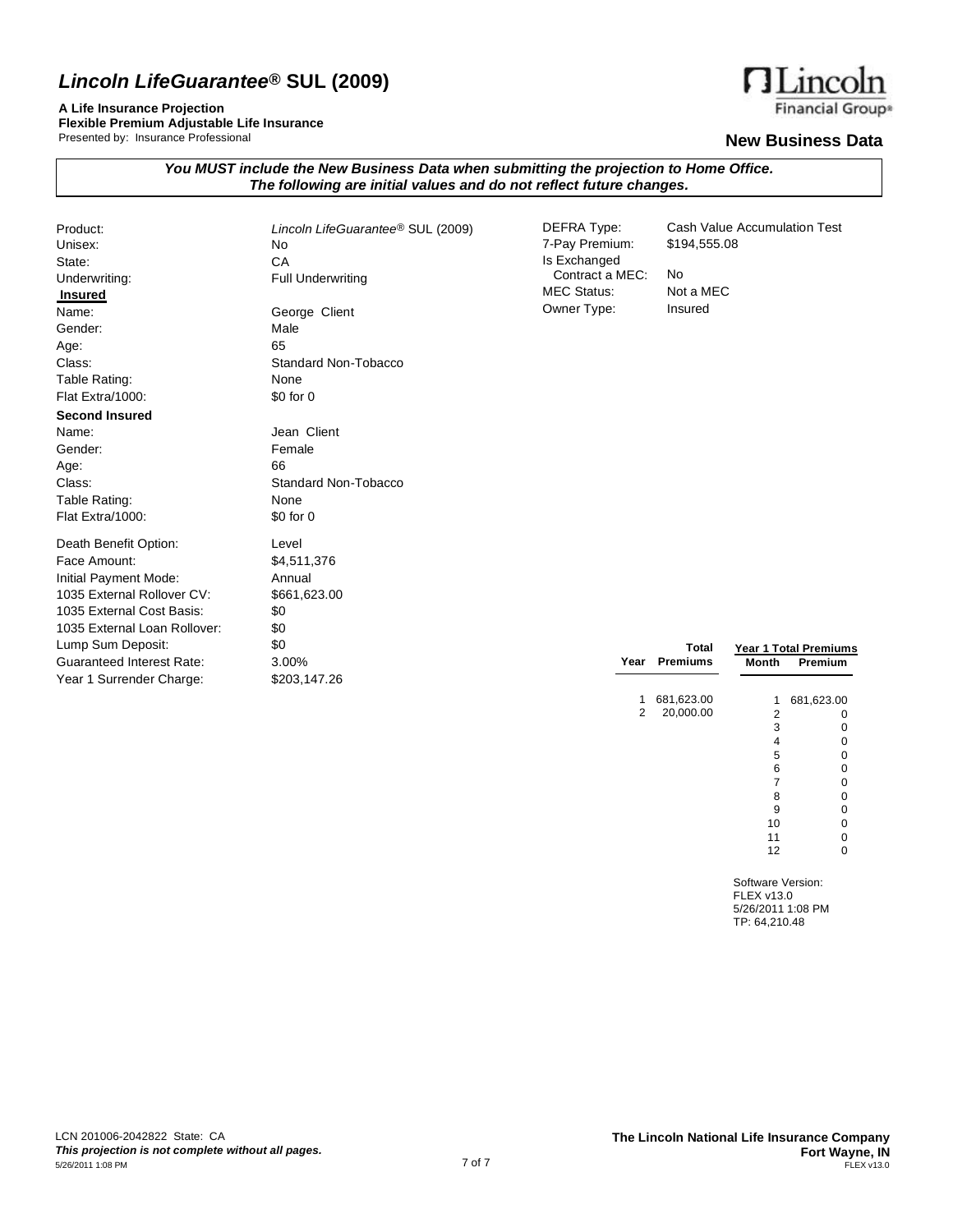# **Secondary Recommendation**

The following pages are the projections and ledger of values for the recommended alternative to your existing life insurance policy based on your Secondary Objective: Cost / Premium Reduction. Please review the projections and corresponding ledger with your licensed life insurance advisor.

# **Secondary Objective: Cost / Premium Reduction**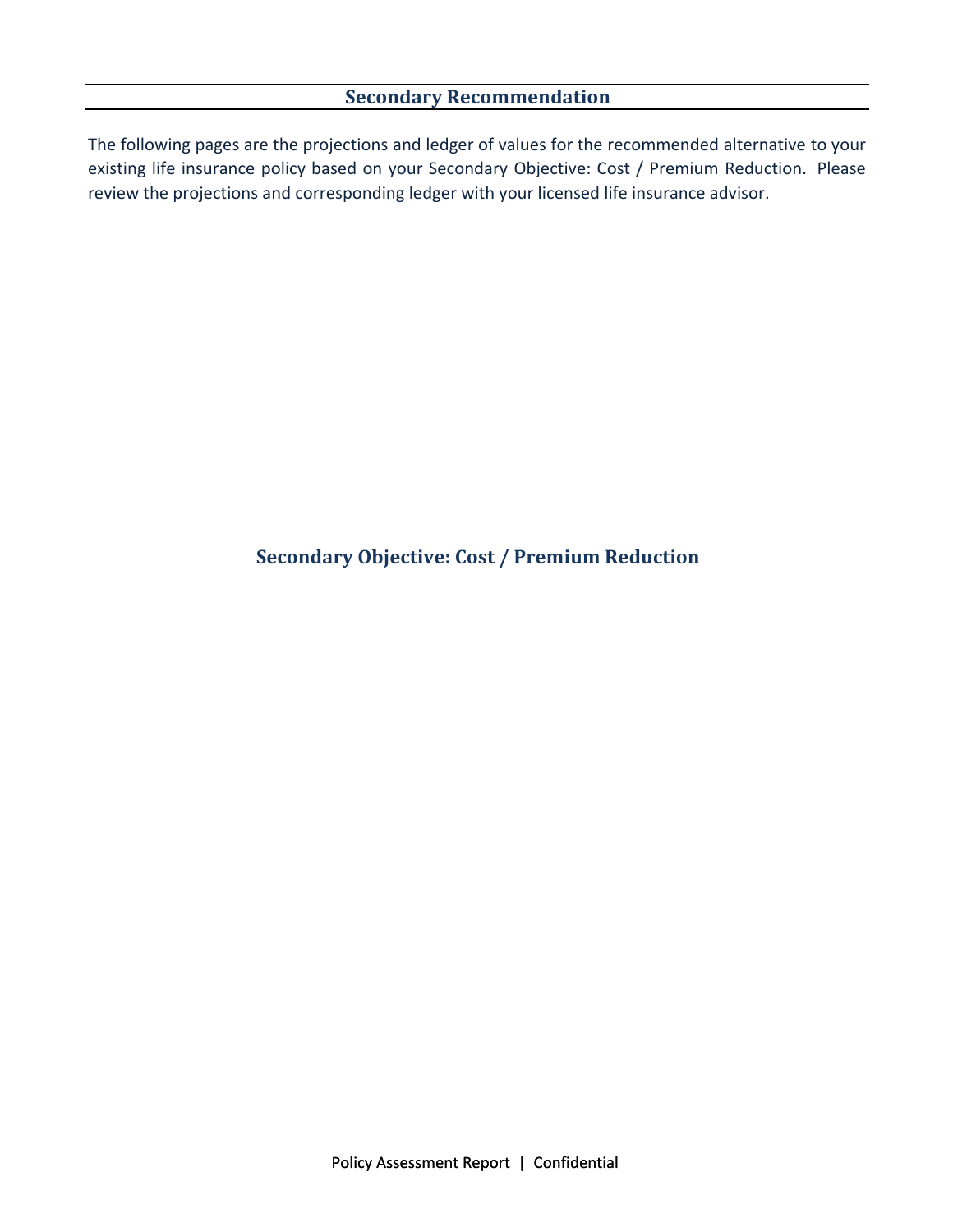### **A life insurance projection**

**The Lincoln National Life Insurance Company Flexible Premium Adjustable Life Insurance** Policy Form SUL5030 and state variations thereof.

Prepared for: George Client Jean Client

Presented by: Insurance Professional Pinney Insurance Center, Inc 2266 Lava Ridge Court Roseville, CA 95746 Phone: (800) 823-4852

This product is issued on policy form SUL5030 and state variations by The Lincoln National Life Insurance Company, Fort Wayne, IN. The Lincoln National Life Insurance Company is not authorized nor does it solicit business in the state of New York. In some states, contract terms are set out and coverage may be provided in the form of certificates issued under a group policy issued by The Lincoln National Life Insurance Company to a group life insurance trust. **The contractual obligations are backed by the claims-paying ability of The Lincoln National Life Insurance Company.**

Policies sold in New York are issued on policy form SUL5030N by Lincoln Life & Annuity Company of New York, Syracuse, NY. **The contractual obligations are backed by the claims-paying ability of Lincoln Life & Annuity Company of New York.** 

Product and features are subject to state availability. Limitations and exclusions may apply.

This is a life insurance projection and not a contract. The terms of the policy constitute the actual agreement of coverage.

Lincoln Financial Group is the marketing name for Lincoln National Corporation and its affiliates. Affiliates are separately responsible for their own financial and contractual obligations.



**Financial Group®** *This projection is not complete without all pages*.

FLEX v13.0 **The Lincoln National Life Insurance Company Fort Wayne, IN**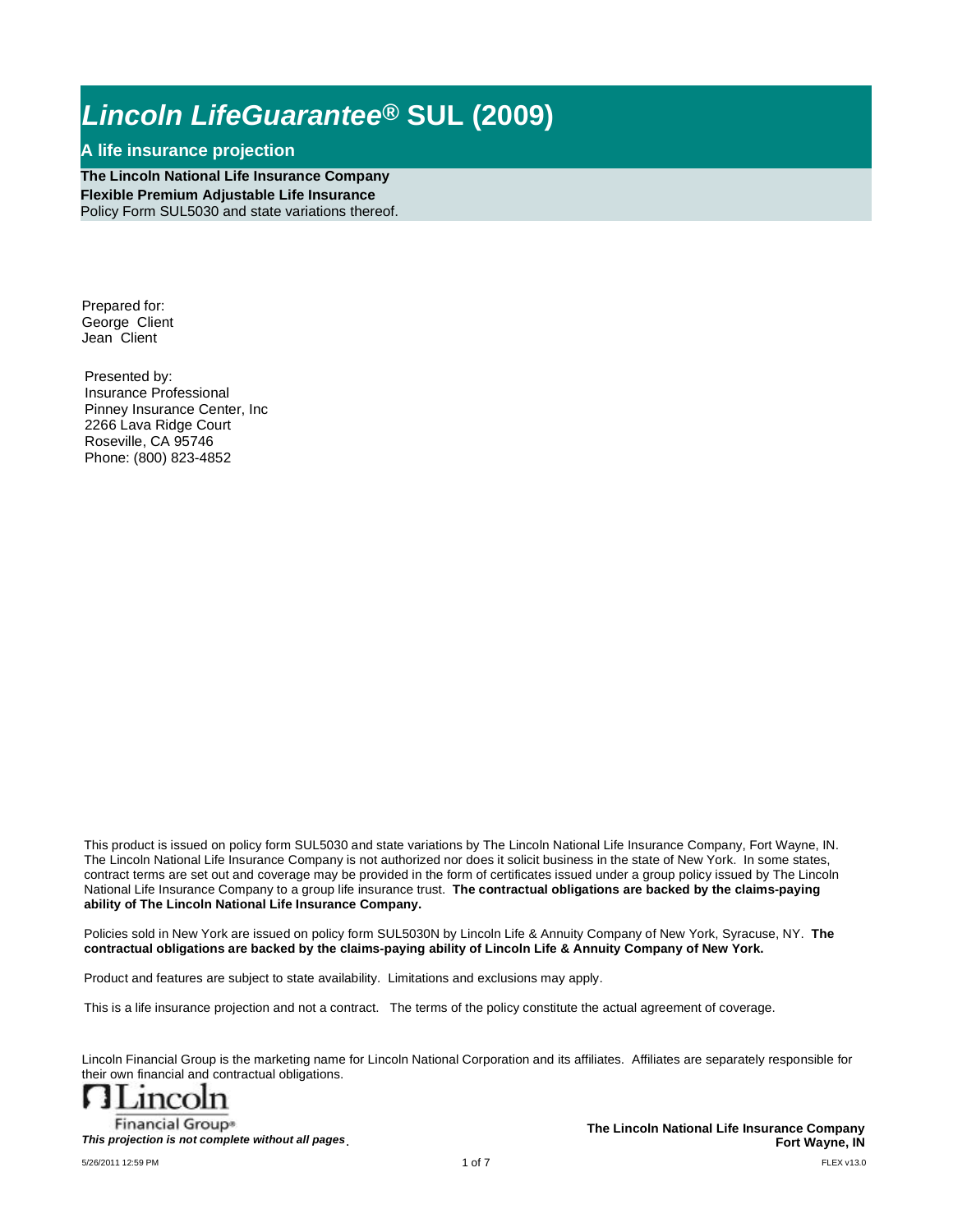**A Life Insurance Projection Flexible Premium Adjustable Life Insurance**

Presented by: Insurance Professional

# **Financial Group**

**ALinco** 

### **Understanding Your Projection**

| Jean Client<br>Initial Death Benefit:<br>For:<br>George Client<br>Initial Death Benefit Opt:<br>Age: 65<br>66<br>Sex:<br>Male<br>Initial Payment Mode:<br>Female<br>Class: Standard Non-Tobacco<br>Standard Non-Tobacco<br>Riders: | \$3,028,022<br>Level<br>Annual<br>None |
|------------------------------------------------------------------------------------------------------------------------------------------------------------------------------------------------------------------------------------|----------------------------------------|
|------------------------------------------------------------------------------------------------------------------------------------------------------------------------------------------------------------------------------------|----------------------------------------|

### *Product Overview*

*Lincoln LifeGuarantee***® SUL (2009)** provides survivorship guaranteed life insurance protection through the Coverage Protection Guarantee (CPG). The CPG provides an alternate Coverage Protection Value (CPV) that, if positive, will ensure that the coverage will continue even if the cash surrender value is insufficient to cover charges. The impact of the CPG is reflected in the projection in years where the death benefit remains in force while the cash surrender value is zero. Please refer to your Policy and any riders for more detailed information on your Coverage Protection Guarantee. Timing and amount of premium payments will impact the length of the CPG as will loans, withdrawals and policy changes (including timing thereof). You may make additional premium payments to extend the length of the CPG at any time while the policy is in force. However, if the policy lapses longer than 90 days (subject to state variation) and is then reinstated, the CPG will be permanently lost. The CPG includes a Premium Relief Feature such that any premium received during the current policy month is treated as though it was received at the beginning of the policy month for the purpose of calculating the CPG.

### The Guaranteed Values section shows guaranteed death benefit protection through month 12 of policy year 61; please see the **Guaranteed Values section of this projection for further clarity.**

If the policy is still in force at the younger insured's attained age 121, the CPG terminates, as it is no longer necessary since no further charges are due and the policy is guaranteed to continue in force to the death of the last surviving insured. If there is a loan, loan interest will continue to accrue.

### *Premiums*

### **Premium Timing**

We do not credit premiums until received. Please review the Transaction Summary for the timing of premiums used to create this **projection.** If premiums are not received as assumed in this projection, the Premium Relief Feature notwithstanding, this will impact cash surrender values and may impact the length of the Coverage Protection Guarantee. These assumptions are illustrative only and actual policy performance will vary to the extent these assumptions are met. Actual results may be more or less favorable than those shown. **This projection**  is assuming funds from an external replacement. Please be aware that Lincoln has no control over the timing of receipt of these funds. You should request a revised projection once the amount and timing of external replacement money is verified. **Premium Outlay**

You may vary the amount and timing of your planned premium provided the premium outlay is within guidelines set by the Internal Revenue Service (IRS). Please be aware that the timing of premium payments is critical to calculating and monitoring the policy's compliance with IRS guidelines. Premium limits and requirements may change after issue if unscheduled changes are made or if planned changes are made at different times than originally assumed. **Changes to premium mode are never automatic.** Please also note that changing to a more frequent mode (such as Quarterly to Monthly) will cause an increase in the annualized premium requirement in order to provide the same results. Any modal changes should be verified by requesting an inforce projection. Please note that it is not advantageous to pay premiums on this product past age 100. The Coverage Protection Guarantee (CPG) costs after that time are \$10 per month. In order to provide you with the most cost-effective lifetime protection, the projection solves for premium outlay such that it provides a CPG value sufficient to fund the remaining years after age 100, rather than continuing to request that you pay premiums after that time.

#### *Glossary of Terms* **Policy Value**

The sum of premiums paid less a premium expense charge, monthly deductions, and withdrawals, plus interest. When prefaced by "net", the value is less loans.

**Surrender Value**

The policy value less surrender charges and loans.

### **Monthly Deductions**

Deductions are made every month until the younger insured's attained age 121, regardless of whether or not premiums are paid. Monthly Deductions include cost of insurance, expense and administrative charges as well as the cost of any additional benefits or riders. Information on these charges can be found within your policy.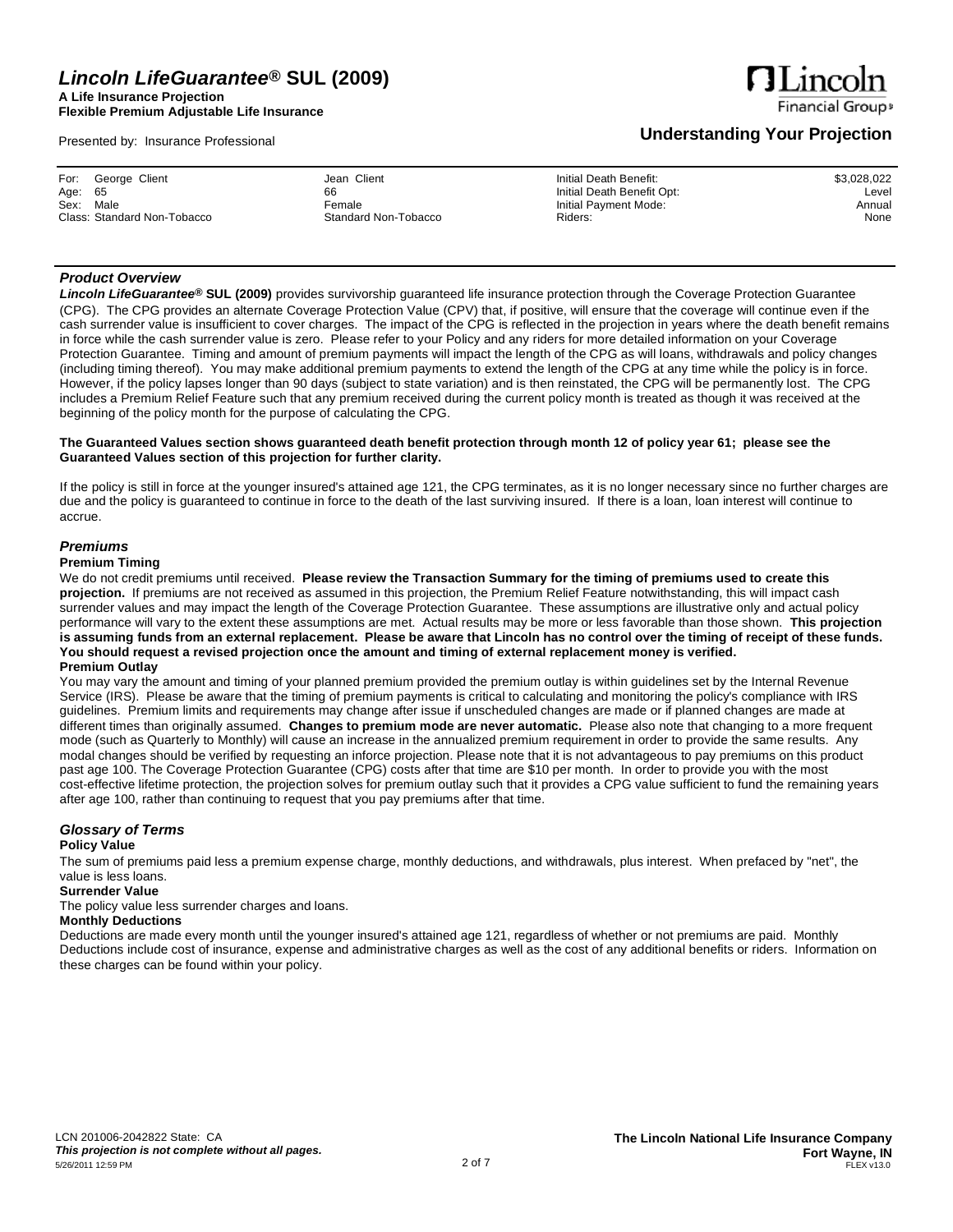### *Lincoln LifeGuarantee***® SUL (2009) A Life Insurance Projection**

**Flexible Premium Adjustable Life Insurance**

Presented by: Insurance Professional

**HLincoln** Financial Group»

### **Guaranteed Values**

George Client 65 Sex: Male Class: Standard Non-Tobacco For: Age:

Jean Client 66 Female Standard Non-Tobacco Initial Death Benefit: Initial Death Benefit Opt: Initial Payment Mode: Riders:

\$3,028,022 Level Annual None

|                                                          | Guaranteed 3.00% Interest/Guaranteed Charges                     |        |                                                                                        |                                                                                   |                                                                                                                                |
|----------------------------------------------------------|------------------------------------------------------------------|--------|----------------------------------------------------------------------------------------|-----------------------------------------------------------------------------------|--------------------------------------------------------------------------------------------------------------------------------|
| End<br>of<br>Year                                        | Annual<br><b>Premium</b><br>Outlay                               | Key(1) | <b>Net</b><br><b>Policy</b><br>Value                                                   | <b>Surrender</b><br>Value                                                         | <b>Death</b><br><b>Benefit</b>                                                                                                 |
| 1<br>2<br>3<br>4<br>5                                    | 661,623<br>0<br>0<br>0<br>0                                      |        | 564,214<br>565,029<br>564,555<br>562,475<br>558,426                                    | 427,862<br>434,612<br>440,194<br>444,291<br>446,510                               | 3,028,022<br>3,028,022<br>3,028,022<br>3,028,022<br>3,028,022                                                                  |
| 6<br>7<br>8<br>9<br>10                                   | 0<br>0<br>0<br>0<br>0<br>661,623                                 |        | 551,914<br>542,362<br>528,961<br>510,872<br>487,107                                    | 446,388<br>443,346<br>436,516<br>425,118<br>408,136                               | 3,028,022<br>3,028,022<br>3,028,022<br>3,028,022<br>3,028,022                                                                  |
| 11<br>12<br>13<br>14<br>15<br>16<br>17<br>18<br>19<br>20 | 0<br>0<br>0<br>0<br>0<br>0<br>0<br>0<br>0<br>$\Omega$<br>661,623 |        | 456,461<br>417,488<br>368,283<br>306,494<br>229,082<br>131,491<br>8,322<br>0<br>0<br>0 | 384,394<br>352,446<br>310,387<br>255,895<br>185,993<br>96,124<br>0<br>0<br>0<br>0 | 3,028,022<br>3,028,022<br>3,028,022<br>3,028,022<br>3,028,022<br>3,028,022<br>3,028,022<br>3,028,022<br>3,028,022<br>3,028,022 |
| 21<br>22<br>23<br>24<br>25<br>26<br>27<br>28<br>29<br>30 | 0<br>0<br>0<br>0<br>0<br>0<br>0<br>0<br>0<br>0<br>661,623        |        | 0<br>0<br>0<br>0<br>0<br>0<br>0<br>0<br>0<br>0                                         | 0<br>0<br>0<br>0<br>0<br>0<br>0<br>0<br>0<br>0                                    | 3,028,022<br>3,028,022<br>3,028,022<br>3,028,022<br>3,028,022<br>3,028,022<br>3,028,022<br>3,028,022<br>3,028,022<br>3,028,022 |
| 31<br>32<br>33<br>34<br>35<br>36<br>37<br>38<br>39<br>40 | 0<br>0<br>0<br>0<br>0<br>0<br>0<br>0<br>0<br>$\Omega$            |        | 0<br>0<br>0<br>0<br>0<br>0<br>0<br>0<br>0<br>0                                         | 0<br>0<br>0<br>0<br>0<br>0<br>0<br>0<br>0<br>0                                    | 3,028,022<br>3,028,022<br>3,028,022<br>3,028,022<br>3,028,022<br>3,028,022<br>3,028,022<br>3,028,022<br>3,028,022<br>3,028,022 |

(1) Key:

LCN 201006-2042822 State: CA *This projection is not complete without all pages.* 661,623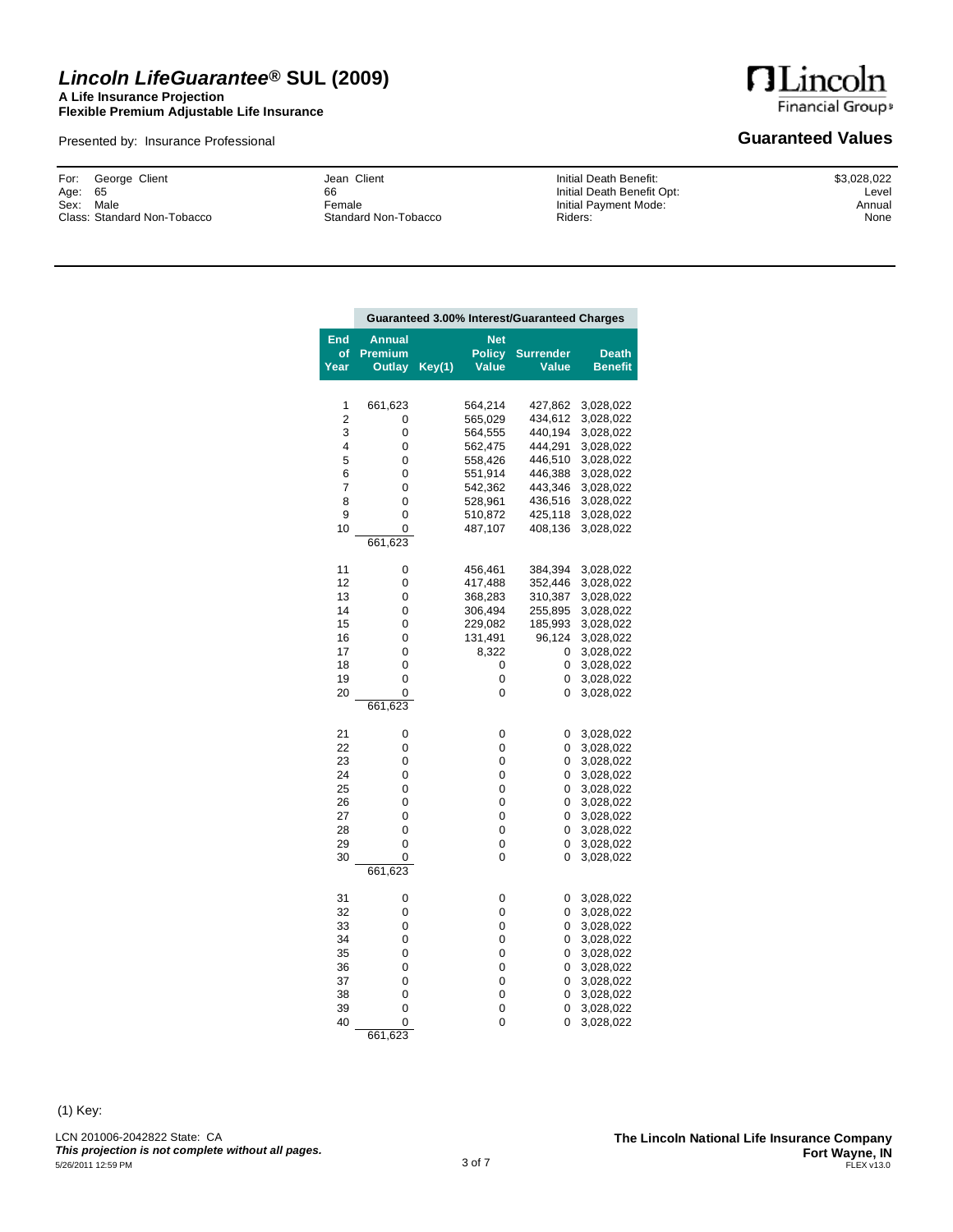### *Lincoln LifeGuarantee***® SUL (2009) A Life Insurance Projection**

**Flexible Premium Adjustable Life Insurance**

Presented by: Insurance Professional

**HLincoln** Financial Group»

### **Guaranteed Values**

George Client 65 Sex: Male Class: Standard Non-Tobacco For: Age:

Jean Client 66 Female Standard Non-Tobacco Initial Death Benefit: Initial Death Benefit Opt: Initial Payment Mode: Riders:

\$3,028,022 Level Annual None

|                          | Guaranteed 3.00% Interest/Guaranteed Charges |        |                                             |                                  |                                |
|--------------------------|----------------------------------------------|--------|---------------------------------------------|----------------------------------|--------------------------------|
| <b>End</b><br>of<br>Year | <b>Annual</b><br><b>Premium</b><br>Outlay    | Key(1) | <b>Net</b><br><b>Policy</b><br><b>Value</b> | <b>Surrender</b><br><b>Value</b> | <b>Death</b><br><b>Benefit</b> |
|                          |                                              |        |                                             |                                  |                                |
| 41                       | 0                                            |        | 0                                           | 0                                | 3,028,022                      |
| 42                       | 0                                            |        | 0                                           | 0                                | 3,028,022                      |
| 43                       | $\mathbf 0$                                  |        | 0                                           | 0                                | 3,028,022                      |
| 44                       | $\mathbf 0$                                  |        | 0                                           | 0                                | 3,028,022                      |
| 45                       | $\Omega$                                     |        | 0                                           | 0                                | 3,028,022                      |
| 46                       | $\mathbf 0$                                  |        | 0                                           | 0                                | 3,028,022                      |
| 47                       | $\mathbf 0$                                  |        | 0                                           | 0                                | 3,028,022                      |
| 48                       | $\Omega$                                     |        | $\Omega$                                    | 0                                | 3,028,022                      |
| 49                       | $\Omega$                                     |        | 0                                           | 0                                | 3,028,022                      |
| 50                       | $\Omega$                                     |        | $\Omega$                                    | 0                                | 3,028,022                      |
|                          | 661,623                                      |        |                                             |                                  |                                |
| 51                       | $\mathbf 0$                                  |        | 0                                           | 0                                | 3,028,022                      |
| 52                       | $\Omega$                                     |        | $\Omega$                                    | 0                                | 3,028,022                      |
| 53                       | $\mathbf 0$                                  |        | $\Omega$                                    | 0                                | 3,028,022                      |
| 54                       | $\mathbf 0$                                  |        | 0                                           | 0                                | 3,028,022                      |
| 55                       | $\Omega$                                     |        | 0                                           | 0                                | 3,028,022                      |
| 56                       | $\Omega$                                     |        | 0                                           | 0                                | 3,028,022                      |
| 57                       | $\Omega$                                     |        | 0                                           | 0                                | 3,028,022                      |
| 58                       | 0                                            |        | 0                                           | 0                                | 3,028,022                      |
| 59                       | $\Omega$                                     |        | 0                                           | $\Omega$                         | 3,028,022                      |
| 60                       | 0                                            |        | 0                                           | 0                                | 3,028,022                      |
|                          | 661,623                                      |        |                                             |                                  |                                |
| 61                       | 0                                            |        | 0                                           | 0                                | 3,028,022                      |
|                          | 661,623                                      |        |                                             |                                  |                                |

(1) Key: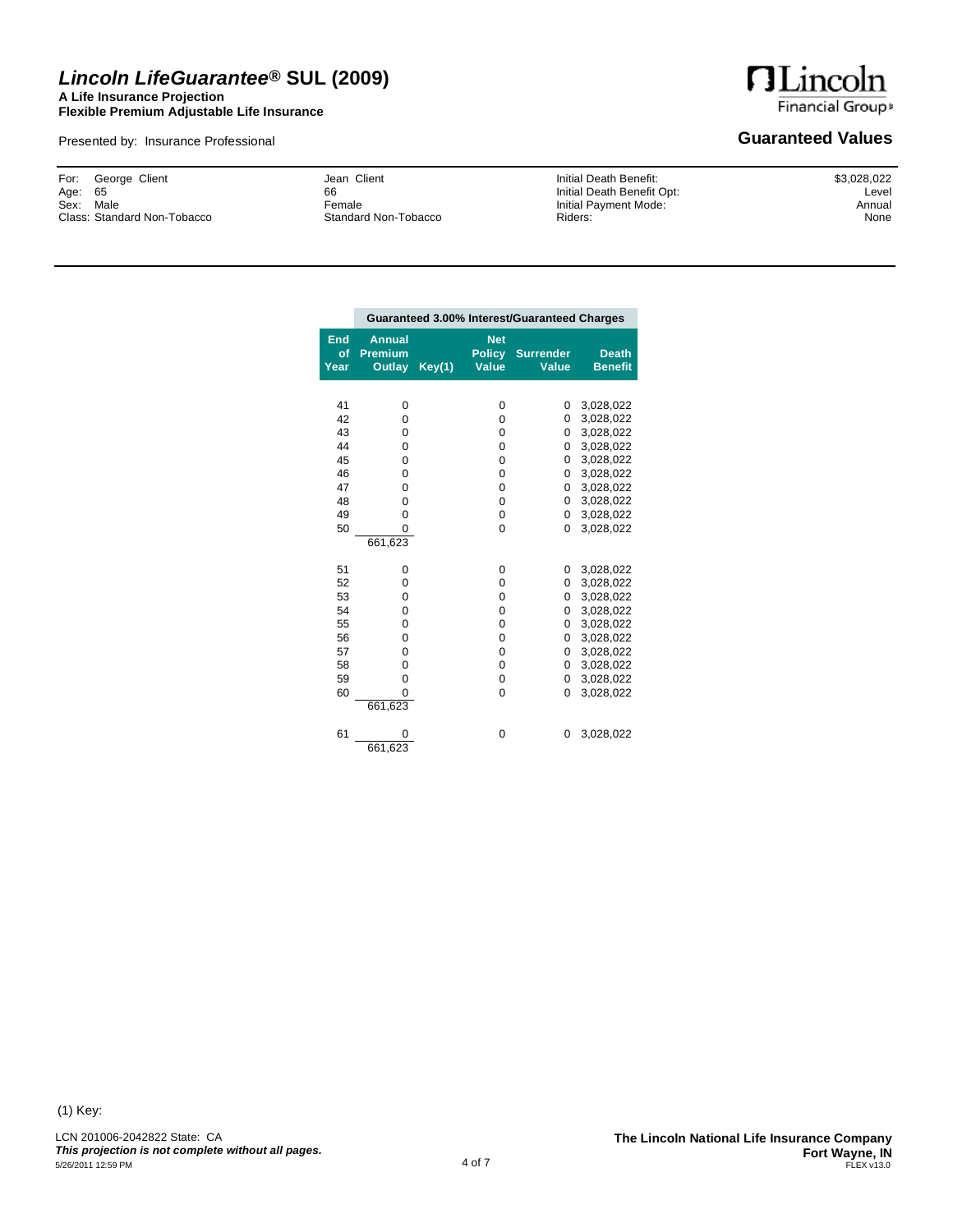**A Life Insurance Projection Flexible Premium Adjustable Life Insurance**

Presented by: Insurance Professional

**HLincoln Financial Groups** 

### **Transaction Summary**

This Transaction Summary is to help you understand the timing and amount of policy changes and premiums assumed in this projection. If the actual timing and/or amount of any transaction differs from what is projected, the ending values and benefit periods will most likely be different than currently shown in this projection. Note that most post-issue policy changes, including more than two scheduled premium changes, are not automatic and must be initiated by the Owner. Other changes such as specified amount increases require additional underwriting and approval. Please note that the requested transactions may have been modified automatically in an effort to comply with contract and regulatory limitations. Scheduled premiums are considered ongoing unless otherwise indicated.

|   |    | <b>Year Month Projected Transactions</b> | Details.             |
|---|----|------------------------------------------|----------------------|
|   |    |                                          |                      |
| 1 |    | Death Benefit Option                     | Level                |
| 1 |    | <b>Specified Amount</b>                  | \$3,028,022.00       |
| 1 | 1. | <b>First Insured Underwriting Class</b>  | Standard Non-Tobacco |
| 1 | 1  | Second Insured Underwriting Class        | Standard Non-Tobacco |
|   |    |                                          |                      |
|   |    | External 1035 Funds                      | \$661,623.00         |

External Replacement Premium Information:

External replacement premium amounts are assumed to be received as projected in the Transaction Summary, by the first day of the month specified. We do not begin to credit interest on this amount until it is actually received, so if the premium comes in later or is less than projected, the policy will not perform as shown and a revised projection reflecting the actual amount and month received should be discussed with the client.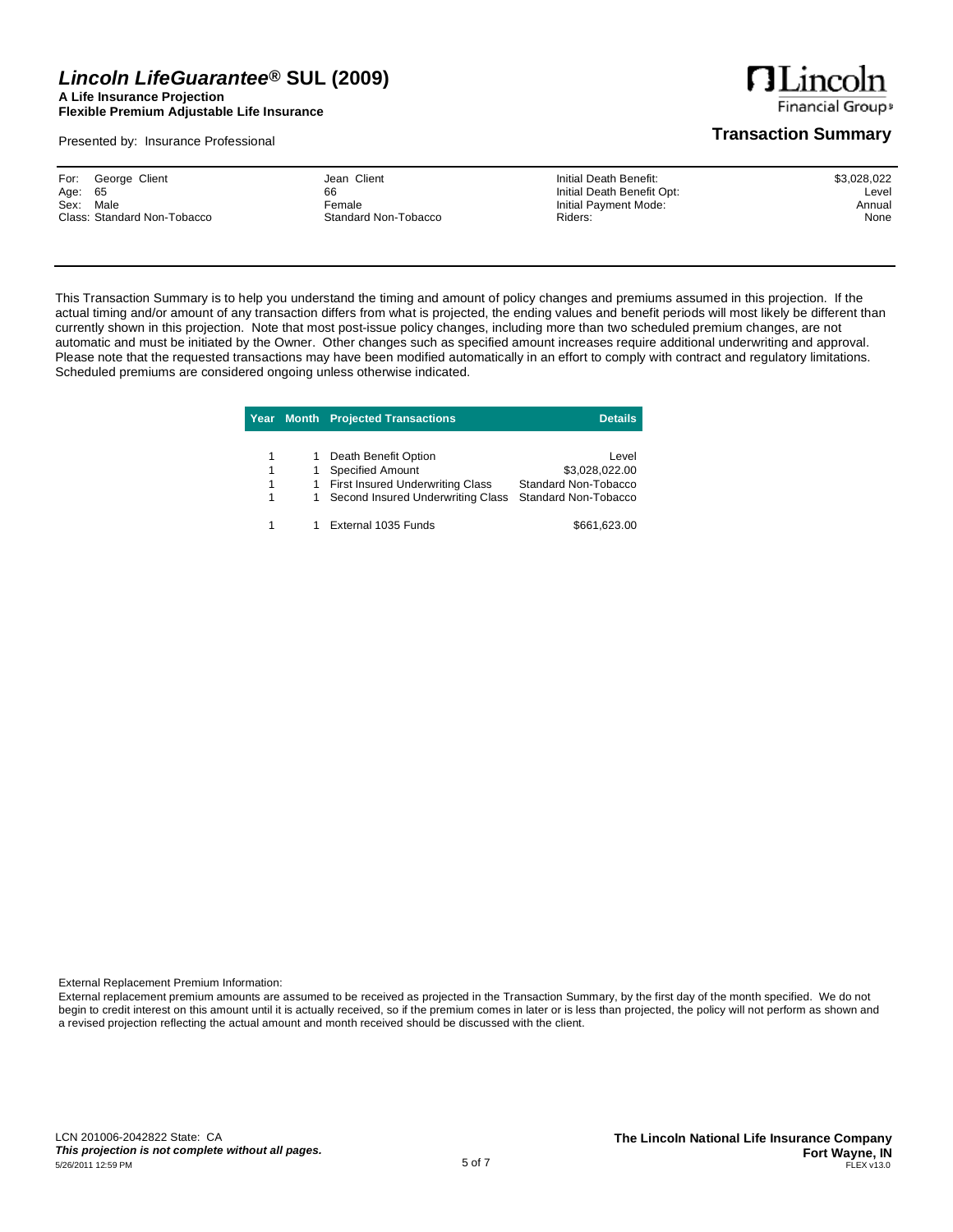**1035 Exchange: Gross Cash Value Amount -** \$661,623.00 **Cost Basis:** \$0

consult a professional tax advisor: e.g., attorney or accountant for further information.

**A Life Insurance Projection Flexible Premium Adjustable Life Insurance**

Presented by: Insurance Professional

**Assumed Tax Bracket:** 28.00%

**Modified Endowment Contract Testing:** Initial TAMRA Seven-Pay Premium: \$95,629.81

**any tax, accounting or legal statements made herein.**

For: Age: Sex: Class:

**Tax Information**

**for further information.**

**Definition of Life Insurance**

accountant, for more information.

cannot be changed.

the responsibility of the owner to review annual statements to ensure the policy is funded as desired. **Signature Section** I understand that this projection is not a contract and that the terms of the policy constitute the actual agreement of coverage. I have been advised to consult with my own tax advisors regarding the tax effects of the projected policy and also with respect to its valuation. It is my intention to replace existing coverage with the coverage represented by this projection. My insurance agent has explained the advantages and disadvantages of this exchange. I further understand that the guarantees provided by the Coverage Protection Guarantee are directly affected by the amount and timing of premiums paid.

| Date | Proposed Insured(s) Signature      |  |  |
|------|------------------------------------|--|--|
|      |                                    |  |  |
| Date | Proposed Owner/Applicant Signature |  |  |

The information above is NOT intended as legal or tax advice. For such advice, the taxpayer should consult his or her attorney or tax advisor. I certify that this projection has been presented to the applicant/owner. I have made no statements that are inconsistent with the projection. I have advised the applicant/owner to consult with tax advisors regarding the tax effects of the projected policy.

\_\_\_\_\_\_\_\_ X\_\_\_\_\_\_\_\_\_\_\_\_\_\_\_\_\_\_\_\_\_\_\_\_\_\_\_\_\_\_\_\_\_\_\_\_\_\_\_\_\_\_\_\_\_\_\_\_\_\_\_\_\_\_\_\_\_\_\_\_\_\_\_\_\_\_\_\_\_\_\_\_\_\_\_\_\_\_\_\_\_\_\_\_\_ Date Licensed Agent/Representative Signature

# **Tax Information and Signature Page**

| George Client        | Jean Client          | Initial Death Benefit:     | \$3,02 |
|----------------------|----------------------|----------------------------|--------|
| 65                   | 66                   | Initial Death Benefit Opt: |        |
| Male                 | Female               | Initial Payment Mode:      |        |
| Standard Non-Tobacco | Standard Non-Tobacco | Riders:                    |        |
|                      |                      |                            |        |

This projection assumes a tax advantaged 1035 transaction. Please consult a professional tax advisor: e.g., attorney or accountant

This presentation under current tax code interpretation using the Guaranteed Values will not become a Modified Endowment Contract. Please

You have selected the Cash Value Accumulation Test for this policy. This selection must be made when you complete your application and

IRS Circular 230 Disclosure: This material was prepared to support the promotion and marketing of insurance products. Lincoln Financial Group ®affiliates, their distributors, and their respective employees, representatives, and/or insurance agents do not provide tax, accounting, or legal advice. Any tax statements contained herein were not intended or written to be used, and cannot be used for the purpose of avoiding U.S. federal, state or local tax penalties. Please consult with your own independent advisor as to

The IRS has not ruled that a survivorship to survivorship contract exchange will be treated as a like exchange under IRC Section 1035. The Service in PLR 9542037 has ruled that 1035 treatment is NOT available where a single life contract was exchanged for a survivorship contract and where two single life contracts were exchanged for a survivorship contract. Please consult your professional tax advisor; e.g. attorney,

If this projection provides for premium amount changes in future years, Lincoln offers a feature so that the first two premium changes will be processed automatically. You will receive advance notification of these changes by letter approximately 60 days prior to the policy anniversary date in the year the change is projected. These premium changes do not provide any implied or guaranteed coverage or policy values and it is

28.022 Level Annual None

**HLince Financial Group**